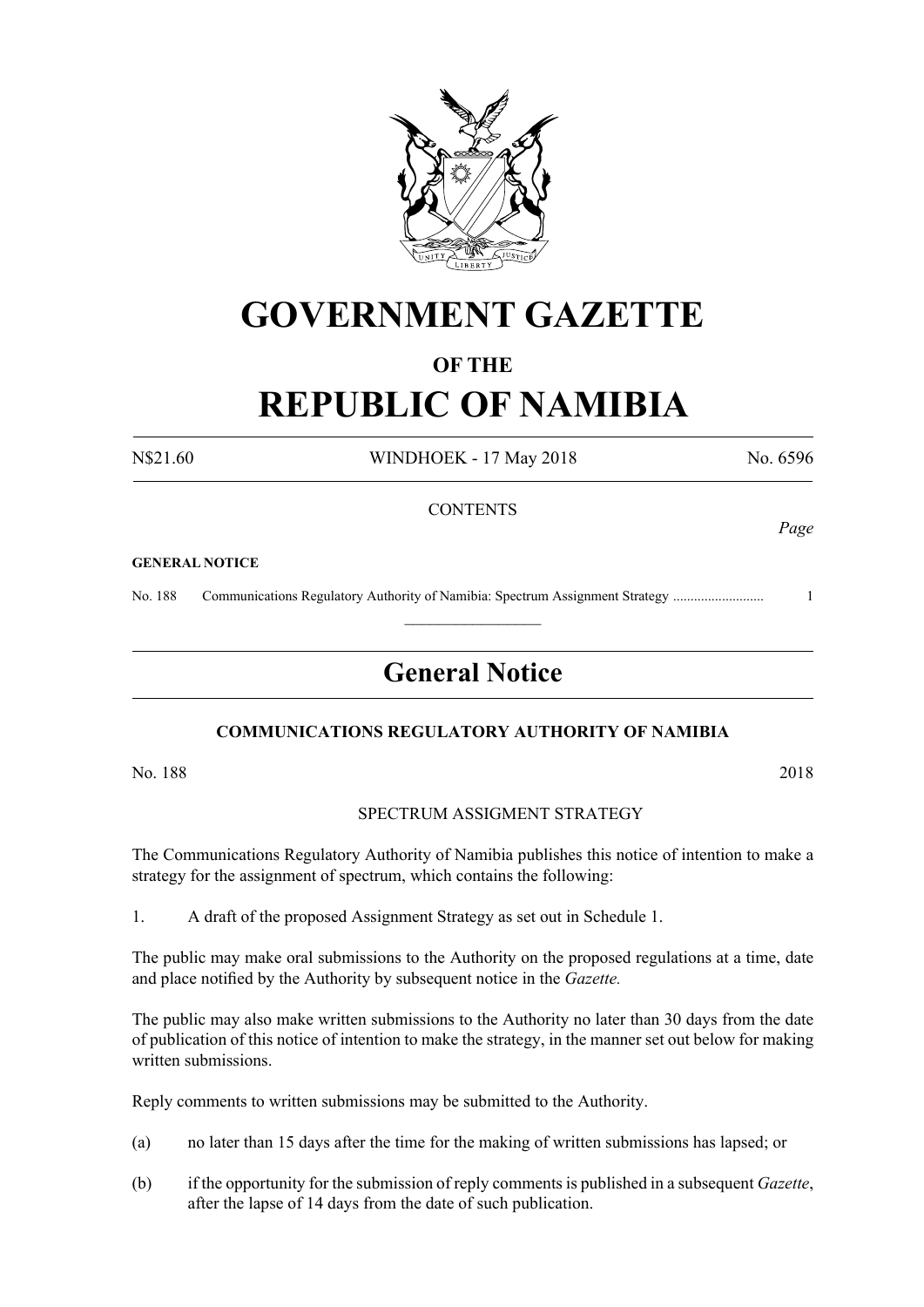All written submissions must-

- (a) contain the name and contact details of the person making the written submissions and the name and contact details of the person for whom the written submission is made, if different; and
- (b) be clear and concise.

All written submissions must be sent or given in any of the following ways:

- 1. By hand to the head offices of the Authority, namely Communication House, No 56 Robert Mugabe Avenue, Windhoek.
- 2. By post to the head offices of the Authority; namely Private Bag 13309, Windhoek, 9000;
- 3. By electronic mail to the following address:  $\text{legal@cran.na}$ ;
- 4. By fax to email to: 0886550852.

The Authority herewith gives notice that it will hold a hearing regarding the proposed strategy as follows:

DATE: 5 June 2018 TIME: 09h00 VENUE: TBC

The public is invited to make comments and/or oral submissions at the hearing on the proposed strategy.

All written comments and notice of oral submissions to be made during the hearing must be submitted to the Authority on or before 24 May 2018.

All written comments and notice of oral submissions must be submitted to the Authority either physically or electronically:

- 1. By hand to the head offices of the Authority, namely Communications House, 56 Robert Mugabe Avenue, Windhoek;
- 2. By post to the head offices of the Authority namely Private Bag 13309, Windhoek;
- 3. By electronic mail to the following address legal@cran.na;
- 4. By facsimile to the following facsimile number +264 61 222 790; or
- 5. By fax to email to: 088642748.

Oral submissions must

- 1. Include a statement of the name and contact details of the person making the oral submissions and the name and contact details of the person for whom the oral submission is made, if different;
- 2. Be clear and concise.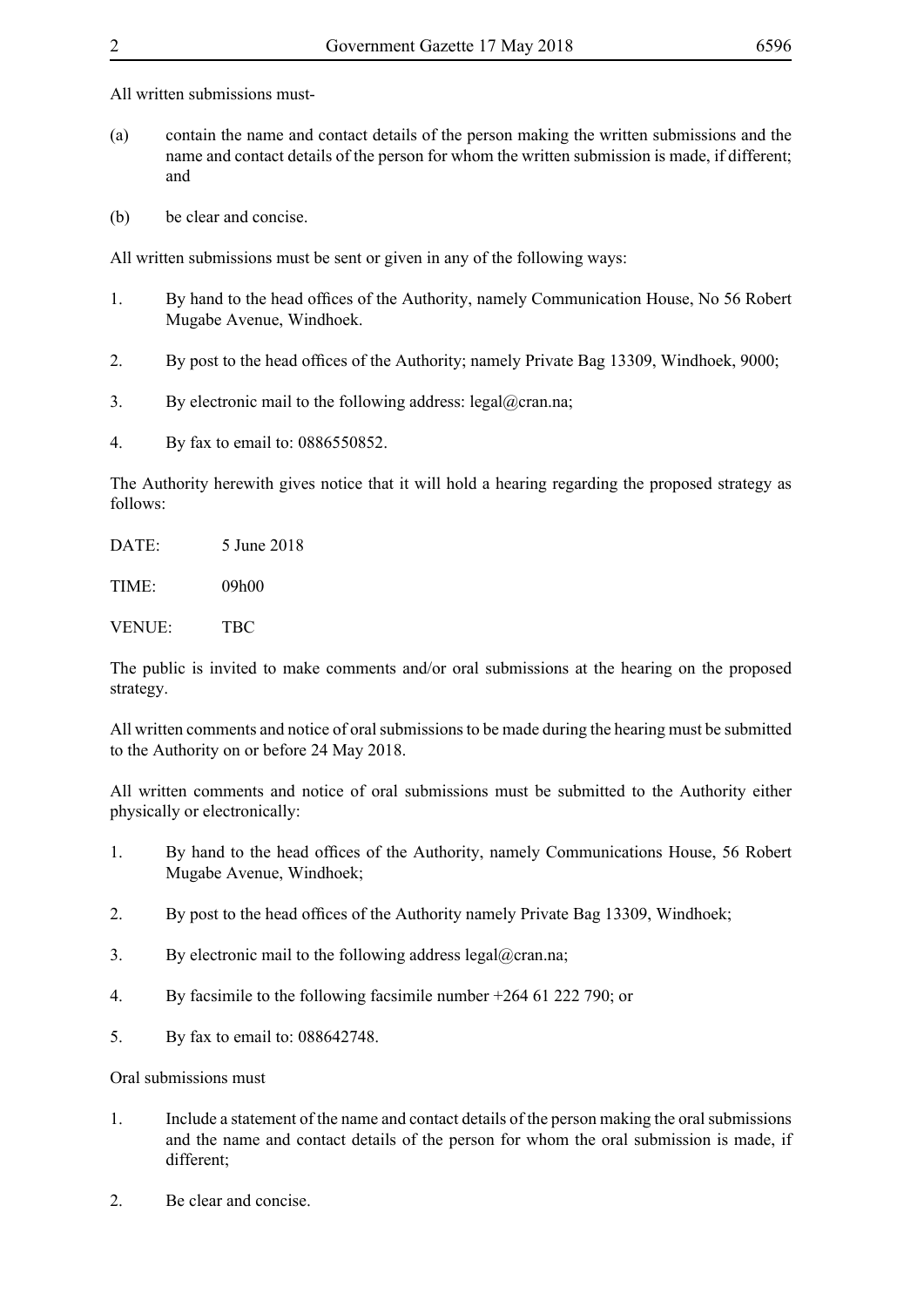#### **F. KISHI CHAIRPERSON OF THE BOARD OF DIRECTORS COMMUNICATIONS REGULATORY AUTHORITY OF NAMIBIA**

#### **SCHEDULE 1**

#### **CONCISE STATEMENT OF PURPOSE**

In fulfilling its mandate the Authority continuously apply itself to study and analyse regulatory trends as well as benchmark with other regulators on a regional and global level to learn from their expertise and experience in various regulatory environments and the ICT industry as well as sharing the Namibian experience with other regulatory counterparts.

Insights gained through the process provides the Authority with a basis to assess the Namibian ICT industry and develop regulatory frameworks fit for purpose to allow for the continuous expansion of the industry at all levels and creating regulatory certainty to foster investment in the ICT sector.

One such area is to maintain a spectrum regulatory framework aimed to provide licensees with equitable access to spectrum resources and to ensure that a wide array of services is made available to the public offering the latest technologies to promote socio-economic growth. To this end the Authority has developed a spectrum assignment strategy that charts the way forward for planning of spectrum resources, determination of spectrum fees and assignment of spectrum to existing licensees and new entrants going forward.

Endeavouring to provide insight into the thinking process of the Authority, the document has been developed in two parts consisting of-

- (i) a research study highlighting the mandate of the Authority, the compilation of the Frequency Band Plan of Namibia and regulatory trends in relation to spectrum management, spectrum assignment methods, spectrum pricing and incorporating spectrum allocations for new technologies and/or meeting the demand for spectrum to provide specific services; and
- (ii) set out the assignment strategy of the Authority going forward incorporating the various concepts and regulatory approaches contained in the study document.

#### **SCHEDULE 2**

#### **DRAFT SPECTRUM ASSIGNMENT STRATERGY**

#### **INDEX**

#### **1. THE MANDATE OF THE AUTHORITY**

#### **2. THE NATIONAL FREQUENCY BAND PLAN AS THE FOUNDATION OF SPECTRUM MANAGEMENT**

#### **3. INTERNATIONAL SPECTRUM UTILISATION AND MANAGEMENT TRENDS**

- 3.1 Fifth Generation Mobile Networks
- 3.2 Satellite Technologies
- 3.3 Internet-of-Things

#### **4. SPECTRUM ASSIGNMENT MODELS**

- 4.1 Spectrum Auctions
- 4.2 Assignment based on First-Come-First-Serve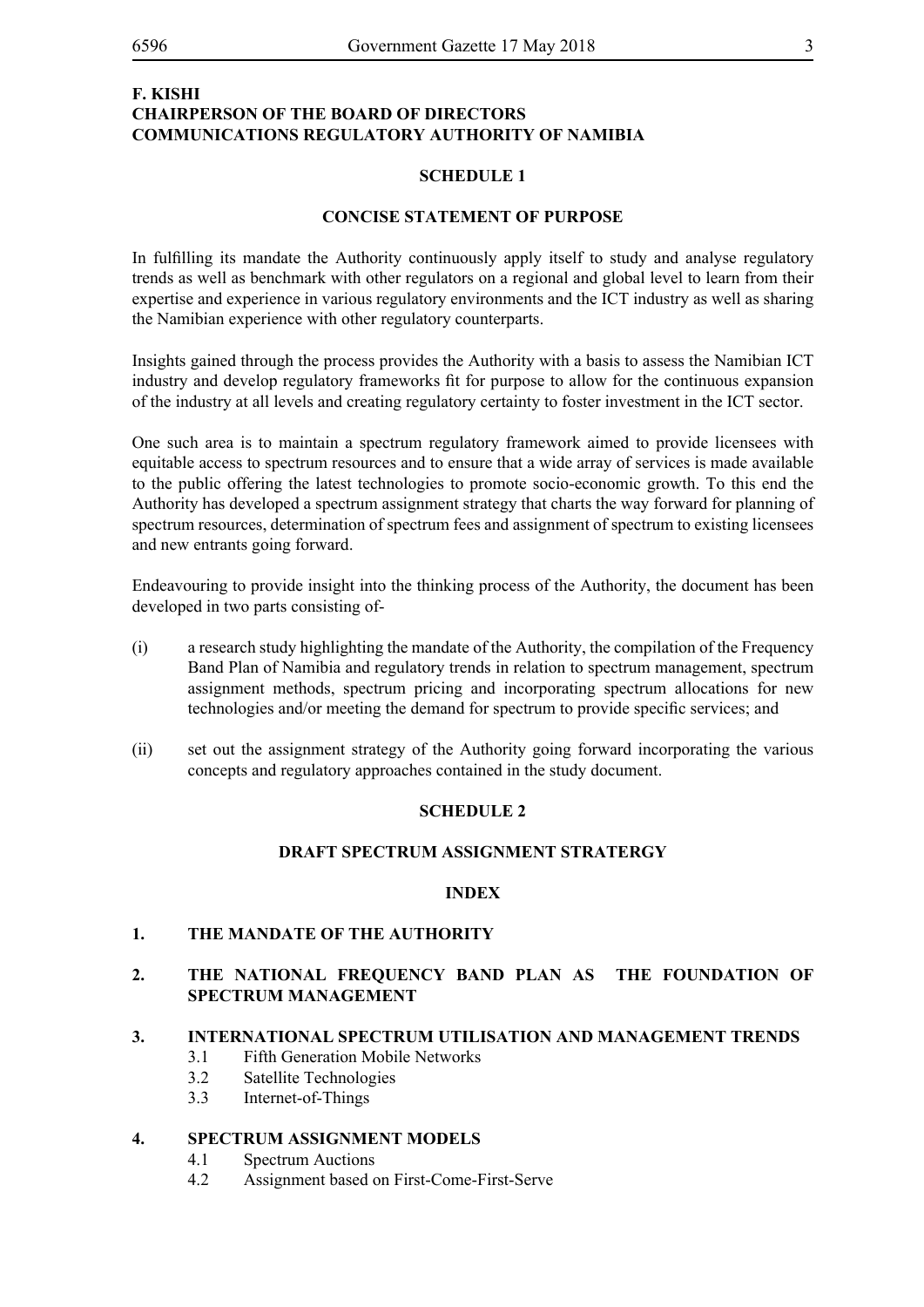#### **5. SPECTRUM SHARING**

#### **6. SPECTRUM PRICING**

- 6.1 Mechanisms for spectrum pricing
- 6.2 Factors to be considered when determining spectrum fees

#### **7. ASSESSMENT OF AVAILABLE SPECTRUM**

- 7.1 Telecommunications Services
- 7.2 Broadcasting Services

#### **8. DEFINITIONS**

#### **9. BIBLIOGRAPHY**

#### **PART 1**

#### **1. THE MANDATE OF THE AUTHORITY**

Radio spectrum is a limited national resource that is critical in providing electronic communications services on a national basis, backhaul transmission and last mile solutions for commercial, civil, public, community, security, and personal communication services. It therefore requires prudent management to ensure equitable access and efficient utilisation to meet the communication needs of all stakeholders. Spectrum management takes place within a regulatory framework comprised of legislation, strategy, regulations and procedures.

The Authority's mandate in respect of spectrum management is contained in section 99 of the Communications Act, 2009 and reads as follows-

- "*(1) The Authority is vested with the control, planning, administration, management and licensing of the radio spectrum.*
- *(2) In controlling, planning, administering, managing and licensing the use of the radio frequency spectrum, the Authority must comply with the applicable standards and requirements of the International Telecommunication Union and its Radio Regulations, as agreed to or adopted by Namibia"*

The International Telecommunications Union, as referred to in section 99(2) of the Act, convenes the World Radio Conference every four years to discuss and agree on spectrum management matters on a worldwide basis. The outcomes of every ITU World Radio Conference are published as Final Acts and holds international treaty status. The Authority is required to adhere to the outcomes of the ITU World Radio Conference as prescribed in section 99(2) of the Act and therefore review and amend as necessary the Spectrum Band Plan for Namibia setting out the allocation of spectrum bands for various radio communications services in accordance with the Final Acts of the ITU World Radio Conference every four (4) years after conclusion of the said conference as provided for in section 100 (1) and (2) of the Act stated hereunder-

- "*(1) The Authority may from time to time prescribe a frequency band plan in respect of any part of the radio frequency spectrum.*
- *(2) A frequency band plan must –*
	- *(a) define how the radio spectrum must be used;*
	- *(b) aim at ensuring that the radio frequency spectrum is utilised and managed in an orderly, efficient and effective manner;*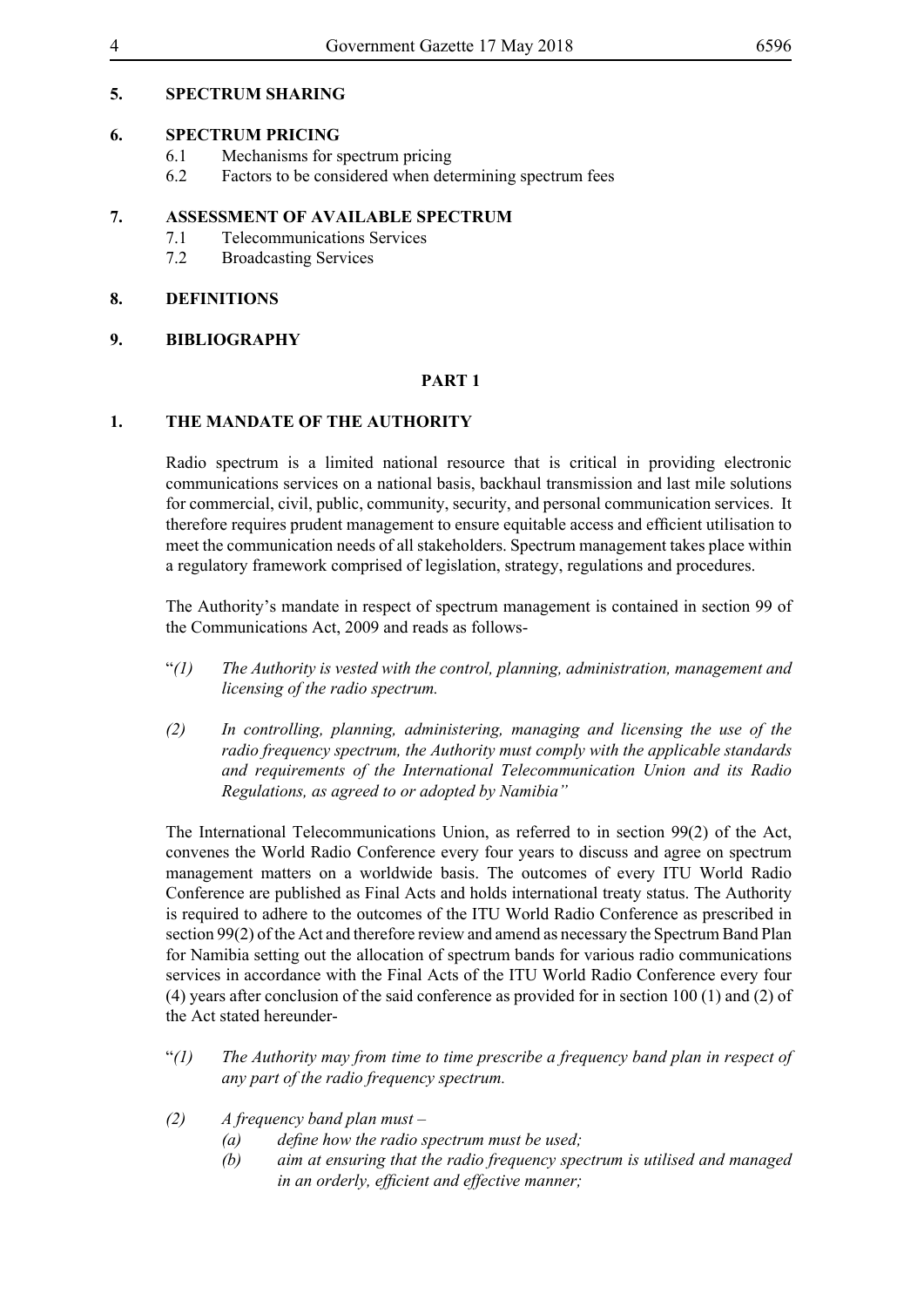- *(c) aim at reducing congestion in the use of frequencies and at protecting frequency users from any interference or other inability to make use of the frequencies assigned to them;*
- *(d) avoid obstacles to the introduction of new technologies and telecommunication services;*
- *(e) aim at providing opportunities for the introduction of the widest range of telecommunication services and the maximum number of users thereof as is practically feasible."*

Tasked with the control, management, planning and licensing of spectrum, the Authority has set out a regulatory framework consisting of regulations in respect of a national frequency band plan, frequency channeling plans, licensing procedures, licence conditions, fees and technical requirements to ensure the efficient and orderly use of spectrum as provided for in section 101 of the Act as highlighted below-

- "101(2) *The Authority may issue a licence conferring on the licensee the right to use, or to cause any person in his or her employ or under his or her control to use a transmitter for any prescribed purpose or to use any radio frequency or group of radio frequencies or radio receiver for any purpose and in the manner prescribed or determined in the licence concerned.*
- *(5) The procedures for the application for licences, certificates and authorities referred to in this section and the information to be supplied for the consideration of applications must be prescribed.*
- *(6) A spectrum licence is required as provided in subsection (2) in addition to any licence to operate a network or to provide telecommunications service or a broadcasting service issued under this Act, where the operation of the network or the provision of the service or the use thereof entails the use of radio waves as contemplated in that subsection.*
- *(13) The Authority may amend a spectrum licence issued under subsection (2) –*
- *(a) to implement any frequency band plan or in the interest of orderly frequency management, if the amendment will not cause substantial prejudice to the licensee."*

Further to the above regulations the Authority has also published regulations setting out spectrum bands for utilisation, without a spectrum licence subject to the technical requirements and type approval of radio apparatus and equipment, to be utilised as provided for in terms of section 101(16) of the Communications Act, 2009 (Act No. 8 of 2009) that reads as follows -

- *"(16) The Authority may prescribe –*
	- *(a) categories of radio apparatus, the use or possession of which; or*
	- *(b) the circumstances in which the use or possession of radio apparatus, does not require a licence, certificate or authority in terms of this section or a permit in terms of section 102."*

The control and management of spectrum utilisation requires the monitoring, investigation and enforcement of the aforementioned regulatory framework as set out by the Authority and are provided for in terms of section 102 and 114 to 127 of the Communications Act, 2009 (Act No.8 of 2009) that not only allows for the issuance of regulatory summonses but also the issuance of fines in the form of penalties and confiscation of equipment.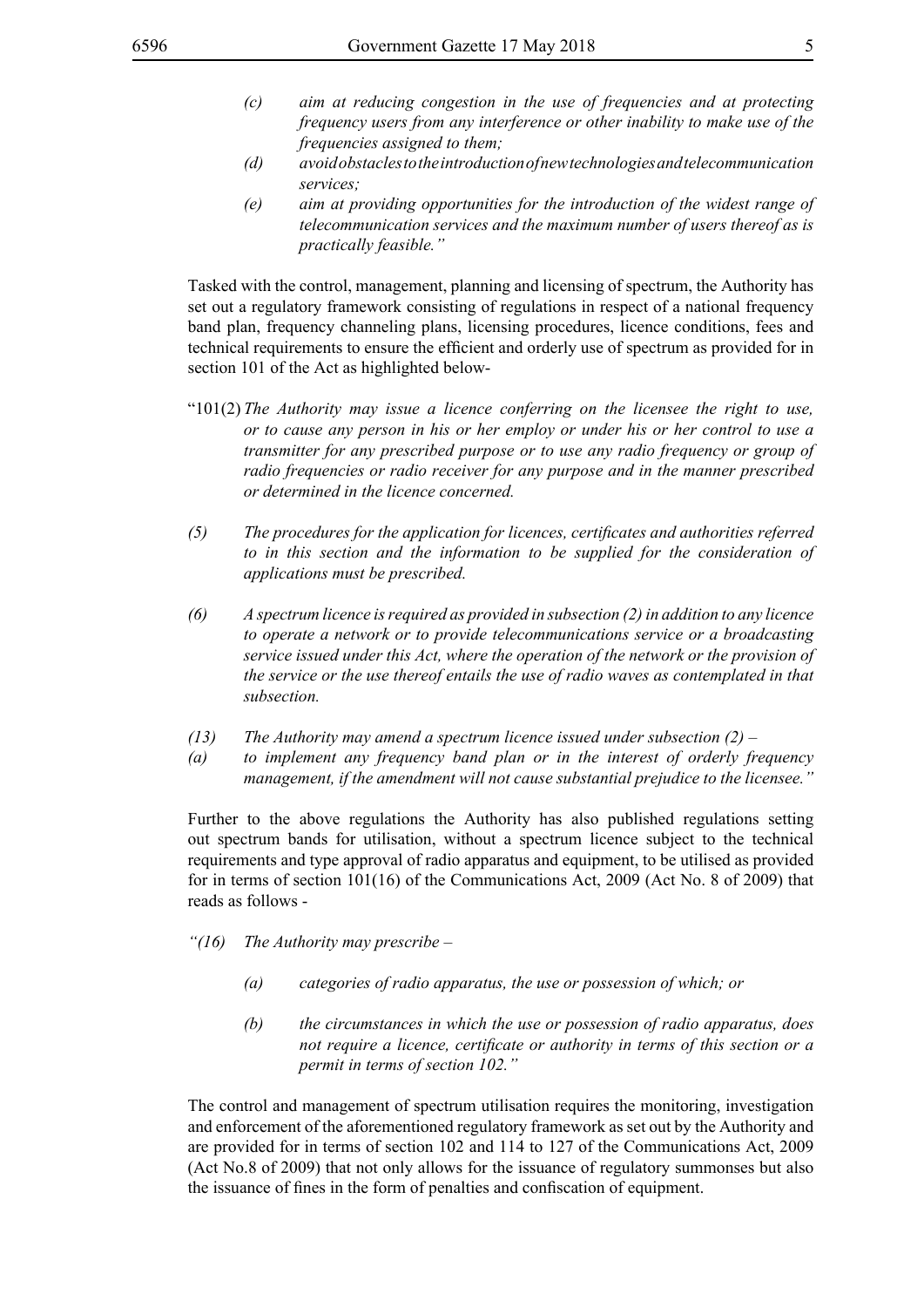#### **2. THE NATIONAL FREQUENCY BAND PLAN AS THE FOUNDATION OF SPECTRUM MANAGEMENT**

Harmonisation in the use of radio spectrum is crucial to ensure amongst others, interoperability between systems and networks, facilitating frequency coordination between countries and establishing international systems.

The International Telecommunication Union (ITU) divided the world in three regions with Africa forming part of Region 1 together with mainly Western Europe and the Russian Federation. The allocation of spectrum is decided upon by all ITU member states at the World Radio Conference held every four years after conclusion of technical studies to ensure inter-operability between services and technologies and consensus being reached on a worldwide basis prescribing utilisation of the various spectrum bands. Further thereto, SADC sets out is own frequency allocation plan to ensure harmonisation in the utilisation of spectrum in the region. Therefore the Authority allocates radio spectrum as contained in the frequency band plan of Namibia in line with regulations, final acts and recommendations issued by the ITU for Region 1 and the frequency allocation plan for SADC. The national frequency band plan for Namibia is published in the Government Gazette from time to time.

The national frequency band plan forms the foundation of spectrum management as a whole and sets out what radio services can use which frequencies as well as the pre-conditions for use of each spectrum band as applicable. The Authority reviews the national frequency spectrum band plan at least every four years following the outcomes of the ITU World Radio Conference to ensure alignment with development in technology, the Namibian economic and social environment, ITU regulations and regional harmonisation. If deemed necessary the Authority may also amend its strategy regulations, licensing conditions and fees following due regulatory process to ensure alignment with the national frequency band plan.

In reading the frequency band plan of Namibia<sup>1</sup>, the following meaning is attached to the five (5) columns:

#### **(a) First Column: ITU Region 1 Allocations and Footnotes**

This column is an exact replica of the frequency allocations for ITU Radio Region 1 as contained in the Radio Regulations (edition 2016). All ITU footnotes, whether relevant to SADC countries or not, are therefore also included in this column. Frequency sub-bands are aligned with ITU Radio Regulations Article 5. The ITU philosophy for reflecting radiocommunication services in terms of primary and secondary, placing of footnotes and using French alphabetical order, therefore, also applies. Of particular importance is to note the following:

- (i) PRIMARY services are printed in capitals;
- (ii) SECONDARY services are printed in lower case;
- (iii) The order of listing in each frequency band does not establish priority (listed alphabetically according the French language);
- (iv) Where a footnote is printed next to a service that footnote applies only to that service; and
- (v) Where a footnote is printed at the bottom of a frequency band that footnote applies to more than one service or all services allocated to the particular frequency band.

<sup>1</sup> Frequency Band Plan, Government Gazette No. 6160, General Notice No. 424 dated 28 October 2016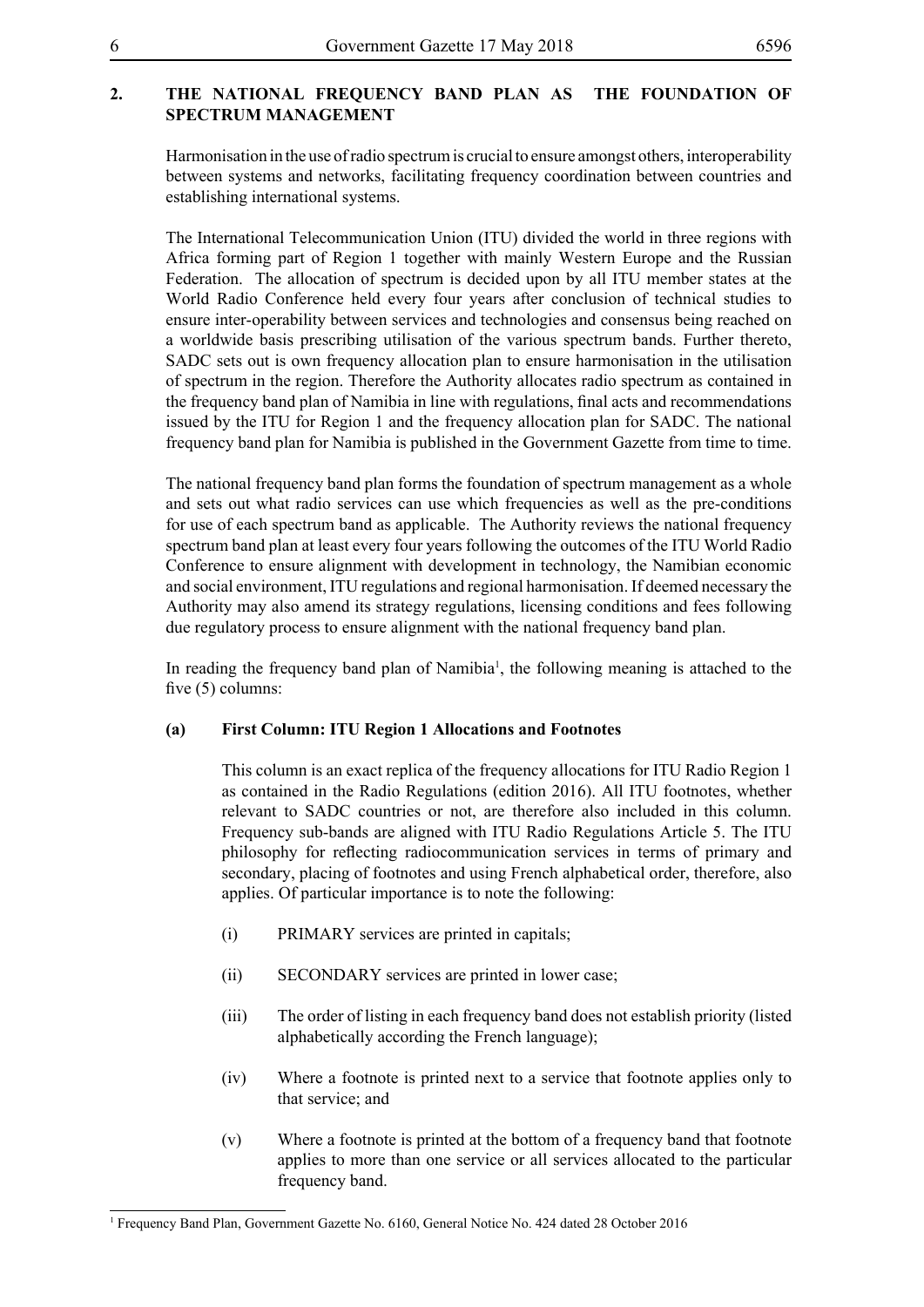#### **(b) Second Column: SADC Common Allocation/s and Relevant ITU Footnotes**

This column denotes those radiocommunication service or services selected from the ITU allocations, which are recommended for common use within SADC countries. A "common" allocation is generally where nine (9) or more countries support a particular allocation. However, this column reflects all ITU listed services where there is no clear single "common" use or where the sub-band in question is not widely used within SADC countries. This will apply, for example, to the science services and the higher frequency bands where applications within the ITU allocations are not yet evident or mainstream.

ITU footnotes, contained in the national frequency band plan, which are underlined (e.g. 5.70) indicates that one or more SADC member country name is reflected in the particular footnote.

#### **(c) Third Column: SADC Proposed Common Sub-allocations / Utilisation**

Common utilisation of a particular frequency band or sub-band is reflected in this column. It could also limit an application to a smaller sub-band where needed or could indicate a broader sub-allocation where the application extends over more than one ITU frequency band. Where no sub-band is contained within this column it implies that the band limits, as used in columns 1 and 2, also apply to this application.

This column therefore contains more detail in terms of the common application or applications that are used within the band and is a clear indication of the main use of a particular frequency band. Although it is still possible to use a band for a purpose other than the common use, it means that such use is not prevalent in many countries (i.e. generally less than 9 countries).

Limitations in the use of a particular frequency band, according to the ITU Radio regulations, are also reflected in this column.

#### **(d) Fourth Column: Namibian Allocation and relevant ITU footnotes**

This column denotes those radio communication service or services selected from the ITU allocations that will be allocated in the Republic of Namibia.

The ITU philosophy for reflecting radiocommunication services in terms of primary and secondary, placing of footnotes and using French alphabetical order, therefore, also applies. Of particular importance is to note the following:

- (i) PRIMARY services are printed in capitals;
- (ii) SECONDARY services are printed in lower case;
- (iii) The order of listing in each frequency band does not establish priority (listed alphabetically according the French language);
- (iv) Where a footnote is printed next to a service that footnote applies only to that service; and
- (v) Where a footnote is printed at the bottom of a frequency band that footnote applies to more than one service or all services allocated to the particular frequency band.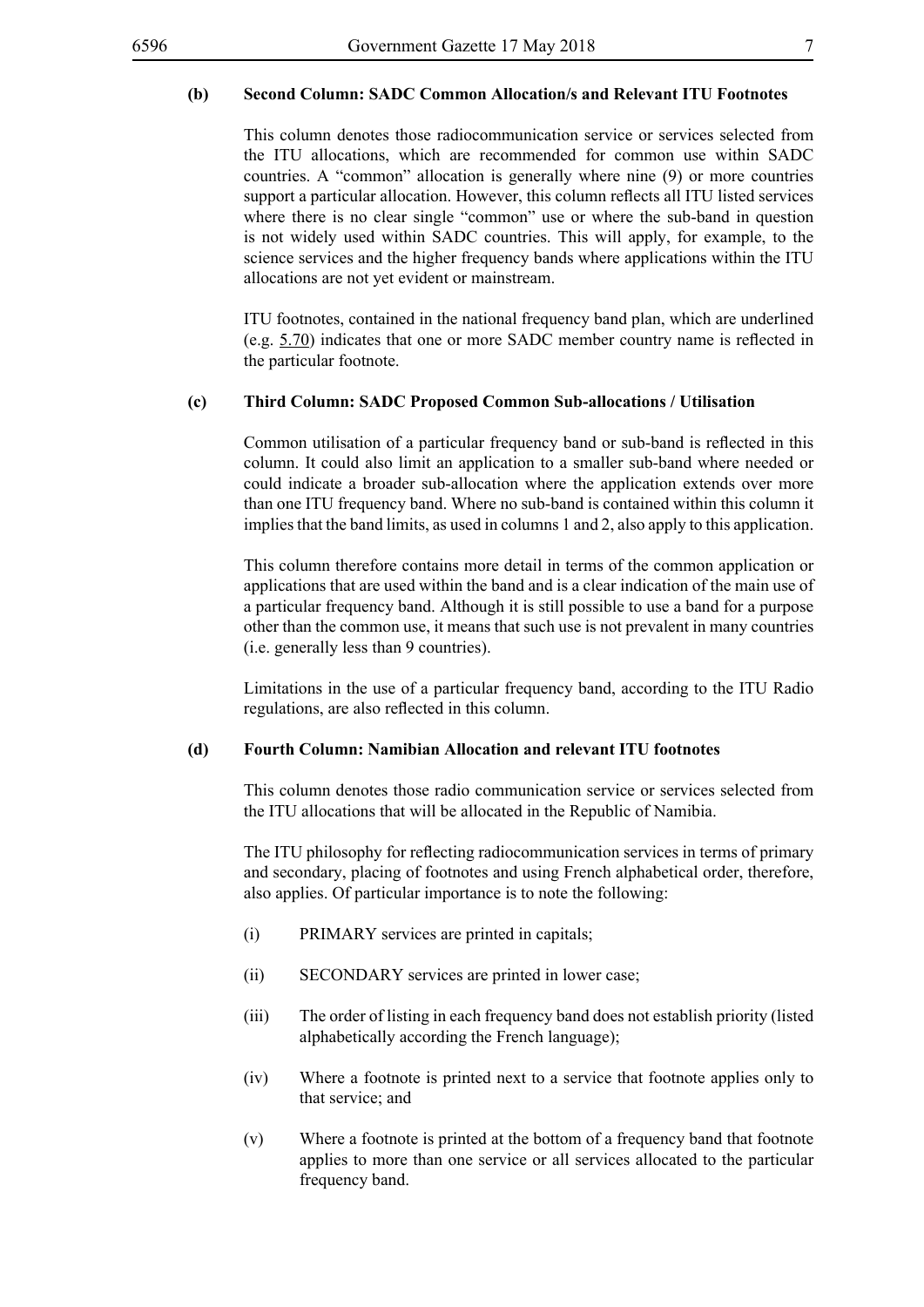#### **(e) Fifth Column: Additional Information**

References to additional information are contained in this column, for example, references to relevant ITU Radio Regulations Articles and Appendices, ITU-R Recommendations, etc.

Technical limits applicable to one of more service or application are also added in this column where needed.

It should be noted that this column does not to include all relevant ITU provisions and technical parameters in this column and the relevant ITU provisions should therefore continue to be consulted.

As an outflow of the national frequency band plan the Authority publishes regulations setting out licence exempt spectrum indicating spectrum bands, types of devices, maximum radiated power of field strength limits and channel spacing as well as relevant standards and any additional requirements for use of radio apparatus within these spectrum bands.

The use of radio apparatus within licence exempt spectrum bands must comply to the following conditions<sup>2</sup>-

- (a) All radio apparatus must be type approved by the Authority in accordance with type approval regulations published in the Government Gazette from time to time;
- (b) The frequencies, transmitting power and external high-gain antenna of the radio apparatus must not be altered without a new type approval certificate being issued by the Authority;
- (c) The radio apparatus must be operated within, and not exceed, the technical parameters set out in the spectrum licence exempt regulations published in the *Gazette* from time to time;
- (d) The antenna of the radio apparatus must not be higher or above average ground level than the lowest point of the place where the radio apparatus operate effectively;
- (e) The radio apparatus must not cause interference to any person issued with a spectrum use licence by the Authority; and
- (f) The use of the radio apparatus in the licence exempt frequency spectrum operates on non-interference and zero protection bases for interference.

#### **3. INTERNATIONAL SPECTRUM UTILISATION AND MANAGEMENT TRENDS**

Development of wireless technologies and the utilisation of said technologies are dependent on how regulators manage spectrum going forward. Regulatory frameworks need to enable implementation of new platforms for broadband services leveraging on new network architectures and development of new applications based on new business models transforming available services and consumer demand. This study document considers the impact of fifth generation mobile networks, development in satellite technologies and the advent of internet-of-things.

<sup>2</sup> Regulations regarding Licence Exempt Spectrum, Government Gazette No. 4839, General Notice No. 395 dated 25 November 2011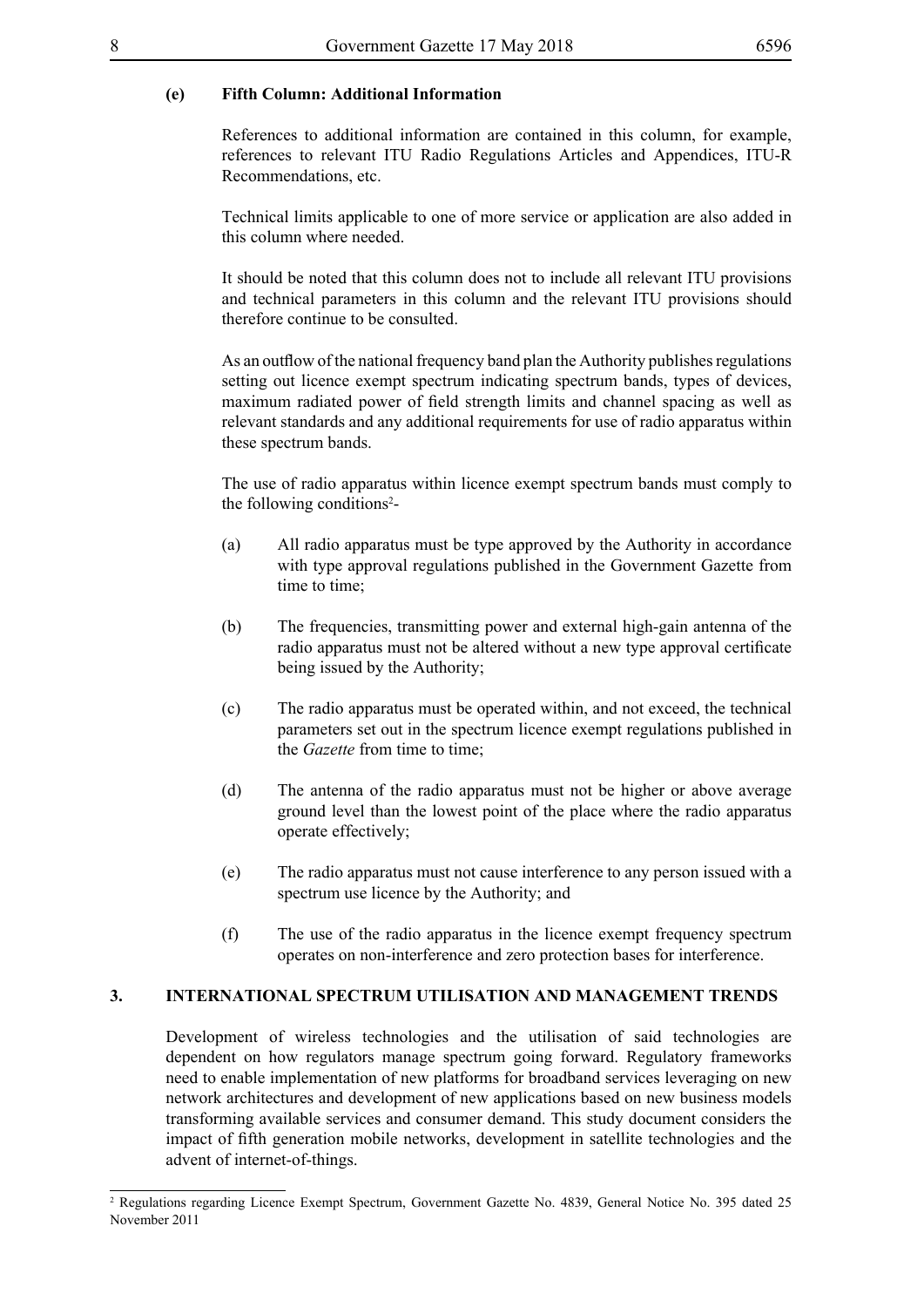#### **3.1 Fifth Generation (5G) Mobile Networks**

The continuing increase in demand for data services require further development of current mobile networks to provide for greater mobility and higher data rates and lower latency to support more users, connected devices and applications. The advent of IMT-2020, commonly referred to as 5G, will allow for the deployment of networks that provide for-

- (i) An increase in data capacity and peak data rates
- (ii) An decrease in latency;
- (iii) An decrease in energy consumption;
- (iv) More efficient utilisation of spectrum; and
- (v) A significant increase in the number of applications supported by the advancement in technology.

The deployment of 5G networks will rely on the creation of ecosystems making use of different cell sizes and combining different technologies to allow for variances in coverage requirements, augment overall network capacity to provide ubiquitous services indoor and outdoor to users living in rural and urban areas.

Studies are underway to specify standard and performance criteria as well as technical studies to consider the allocation of spectrum at the upcoming ITU World Radio Conference to be held in 2019. The following spectrum bands, as listed hereunder, are under consideration for allocation to IMT services under the agenda points for WRC-19-

- (i) 24.25-24.75 GHz
- (ii) 31.33.4 GHz,
- (iii) 37-40.5 GHz,
- $(iv)$  40.5-42.5 GHz,
- (v) 42.5-43.5 GHz,
- (vi) 45.5-47 GHz,
- (vii) 47-50.2 GHz,
- (viii) 50.4-52.6 GHz,
- $(ix)$  66-76 GHz; and
- $(x)$  81-86 GHz.

#### **3.2 Satellite Technologies**

Satellite services are utilised to provide mainly data services in remote areas to complement terrestrial networks. Technological advancement has impacted on cost, capacity and capabilities of larger geostationary satellites whilst new innovations provides for quicker deployment of smaller satellites at lower cost.

#### **(i) Geostationary High-throughput satellites**

Legacy geostationary satellite systems are limited by power, capacity and transmission delays in providing communications services. These limitations are addressed by geostationary high-through put satellites utilising enhanced solar power systems and on-board processing for efficient use of spectrum for deployment of hybrid satellite/ terrestrial deployment and diversion of latency-sensitive services over shorter terrestrial transmission routes.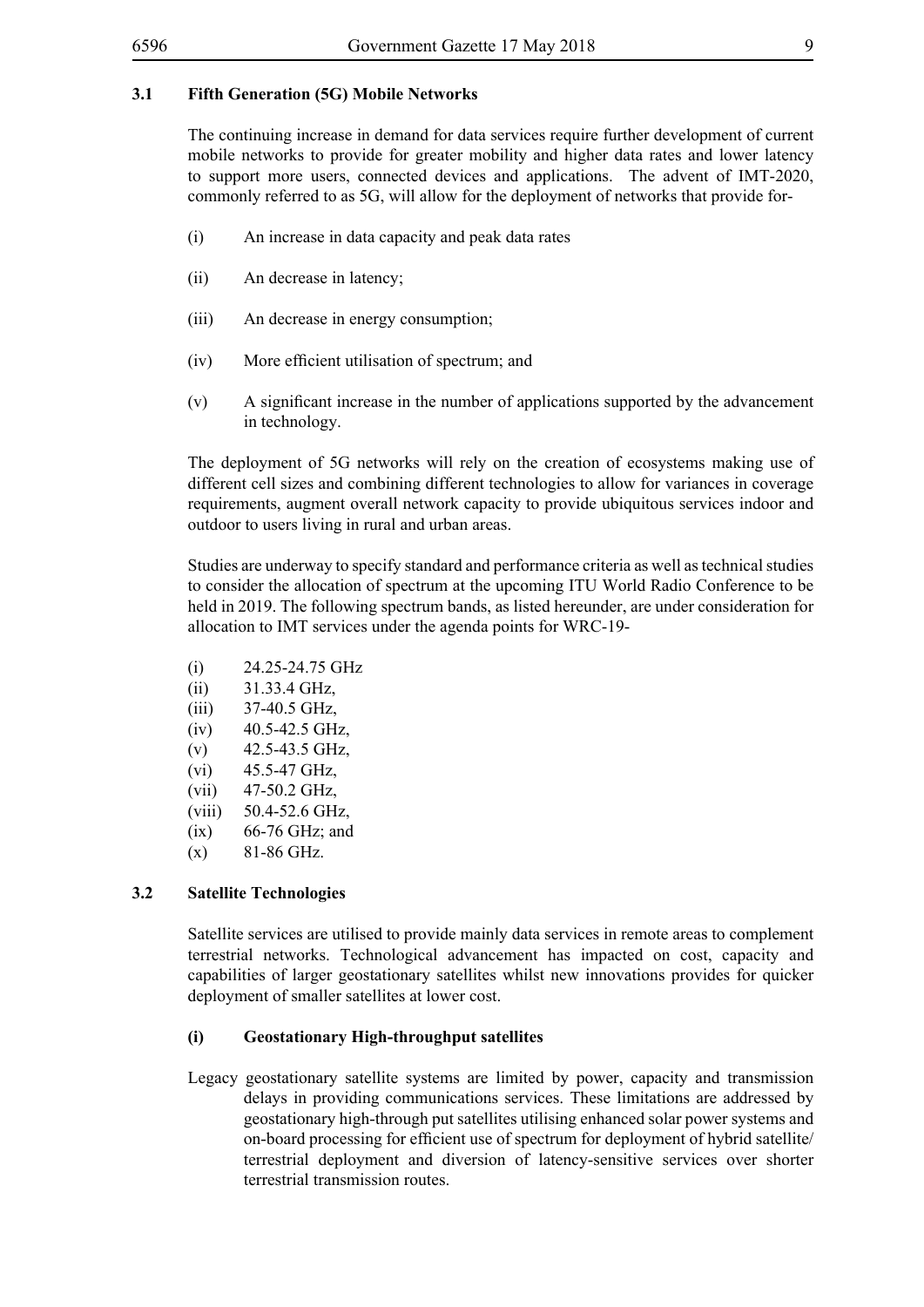The said satellites are dependent on availability of spectrum in the Ku and Ka spectrum bands. Regulators should in planning for future spectrum needs consider whether these spectrum sources should be protected for satellite services or if it could be shared with other services to ensure optimal spectrum utilisation. In addition thereto regulators will need to review licensing regimes to allow for more competitors entering the market and provision of services in unserved rural areas

#### **(ii) Non-geostationary satellites**

Historically, non-geostationary satellites were deployed to support space science and earth exploration. However new class of commercial non-geostationary satellites are under development with the aim of providing broadband services and internet services directly to the consumer in unserved areas. Taking into account that these satellites operate at relatively low altitude it is foreseen that these networks will provide low latency comparable to terrestrial fibre networks, high capacity and wide coverage areas.

ITU-R is currently reviewing the satellite regulatory framework for filing of intended satellite launches, notification to ITU member states and coordination procedures to determine if any changes will be required as part of its preparatory work for WRC-19.

#### **(iii) Nanosatellites**

Nanosatellites, based on their innovative design, lightweight and low cost of deployment, are utilised by research institutions, governments and various industries for a wide variety of applications such as data imaging, tracking and earth exploration. As per the outcomes of WRC-15 it was determined that no review of current satellite regulatory regimes are required to make provision for utilisation of nanosatellites.

#### **3.3 Internet-of-Things(IoT)**

In a large number of use cases the devices that allow for IoT are based on machine-tomachines services which is an improvement on legacy services historically provided in the fleet management and manufacturing sectors. Technological development has resulted in innovative new services allowing for the interconnection of these devices through machine-to-machine and machine-to-person applications, big data analytics and improved cloud services. The aforementioned services is ultimately linked to IMT-2020, common standards and new delivery platforms.

As such these services will directly impact on regulatory frameworks in so far as licensing, standards, spectrum management, competition and privacy are concerned.

#### 4. **SPECTRUM ASSIGNMENT MODELS**

National regulatory authorities tasked with licensing of spectrum consider various models to assign spectrum<sup>3</sup> and ensure efficient use of spectrum. These models are however not mutually exclusive and in most instances spectrum management regimes implement a combination of available models directed by the demand for spectrum within a specific country. Three spectrum licensing models is highlighted hereunder-

<sup>3</sup> J Aleden & c Schroeder: 2015: New Frontiers in Spectrum Licensing: Trends in Telecommunications Reform, ITU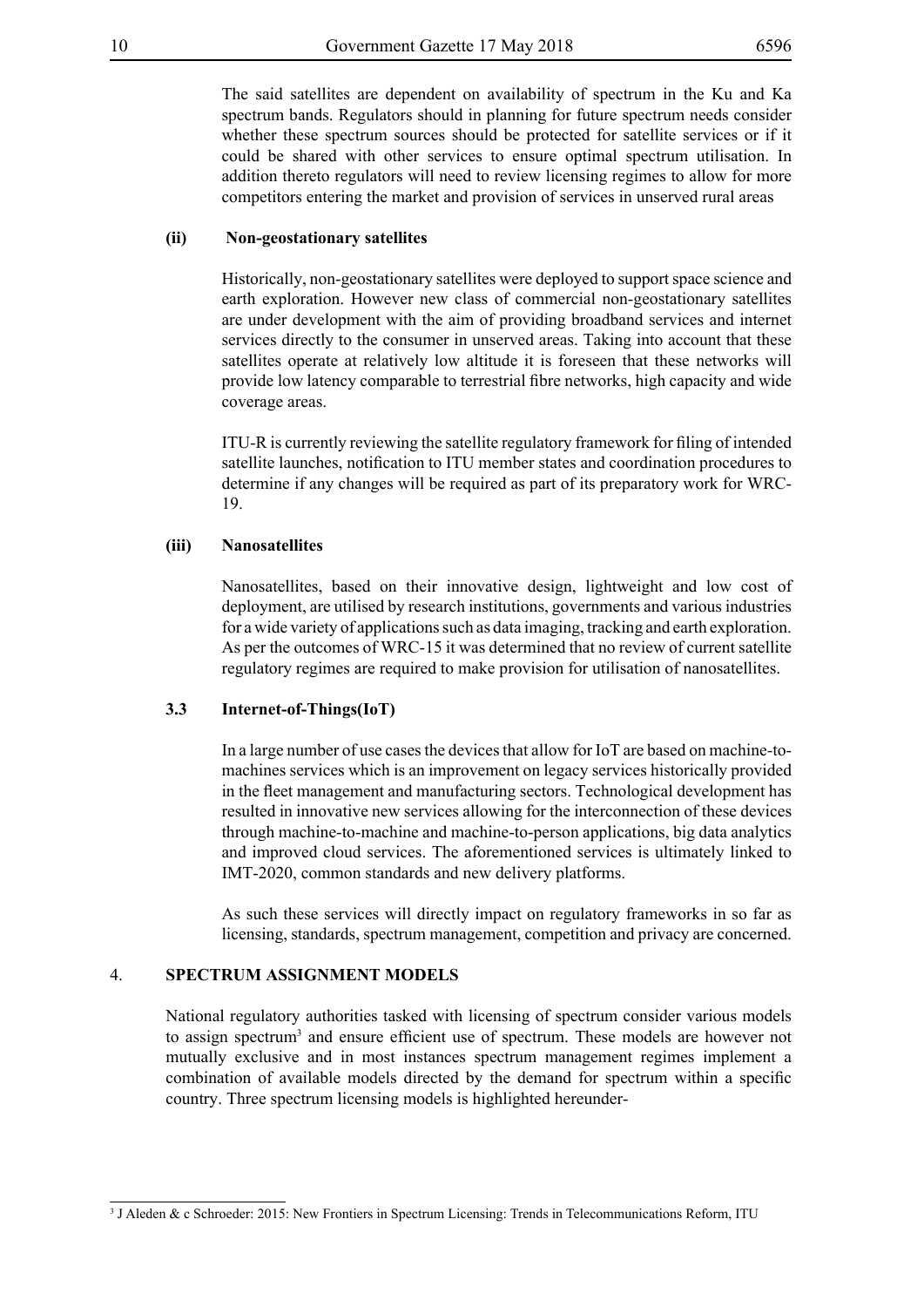- (i) The *Administrative Licensing* model is commonly implemented when the demand for spectrum can be handled on a first-come-first-serve basis charging annual fees to licensees to cover spectrum management costs or to reflect the value of spectrum. This model is mostly adopted when the demand for spectrum is relatively low;
- (ii) The *Flexible-Rights-of-Use* model follows an inherently economic perspective on spectrum licensing allowing the market to determine the value of spectrum by assigning spectrum through auctions thereby offering licensees the flexibility to use spectrum in the most economical rational way or assigning flexible rights of use for a set period of time subject to licence conditions. This model is mostly adopted when the demand for spectrum is higher than the amount of spectrum resources available; and
- (iii) The *Licence-Exempt* model treats spectrum as a public commons taking advantage of technical characteristics utilised in these spectrum bands such as low power and short-range transmitters. It should be emphasised that this licence model does not imply that unlicensed devices can operate in an unrestricted way and are not regulated. All devices must comply to a set of detailed technical and operational specifications and are subject to type approval for use within the borders of the Republic of Namibia in order to ensure compatible use of a spectrum band by the same or different devices and services.

The aforementioned spectrum assignment models commonly referred to a "individual licensing" models allow for application of different assignment strategies for different types of uses, attaching the proposed economic value to spectrum enabling licensees to make rational decisions on how to use this scarce resource most effectively and efficiently and provide regulatory certainty to licensees to develop business models with the necessary predictability that they need to make long term investments in capital-intensive networks. The application of individual licensing models furthermore provides the Authority with information in respect of the utilisation of spectrum bands and allow for the establishment of a national database which is utilised for interference management and prevention of unauthorised or abusive use of spectrum. Going forward such spectrum databases may also represent a critical element for dynamic spectrum access technologies.

The Authority has followed an administrative licensing approached for all spectrum bands to date. However, the increasing demand for spectrum to provide electronic communications and broadcasting services necessitates the Authority to consider other licensing methods going forward.

In contradiction to earlier command-and-control service licensing regimes prescribing exactly what services could be offered, Namibia's service licensing regime is service and technology neutral providing flexibility in that it allow for consideration of a spectrum licensing regime allowing for technology neutrality, service neutrality, unified licensing or a combination of the three aforementioned licensing approaches as well as provisions for spectrum sharing mechanisms in addition to the current administrative licensing regime.

Implementation of a combination of the aforementioned approaches and assignment models will allow the Authority to stay abreast of changes in spectrum allocation and rollout of new services or replacement of legacy services.

#### **4.1 Spectrum Auctions**

One assignment option available to the Authority is spectrum auctions, as provided for under section  $22(1)(g)$  of the Act, in the case of the spectrum bands with a high market value or high demand as may be the case based on the spectrum band under consideration and whether telecommunications or broadcasting services are to be provided.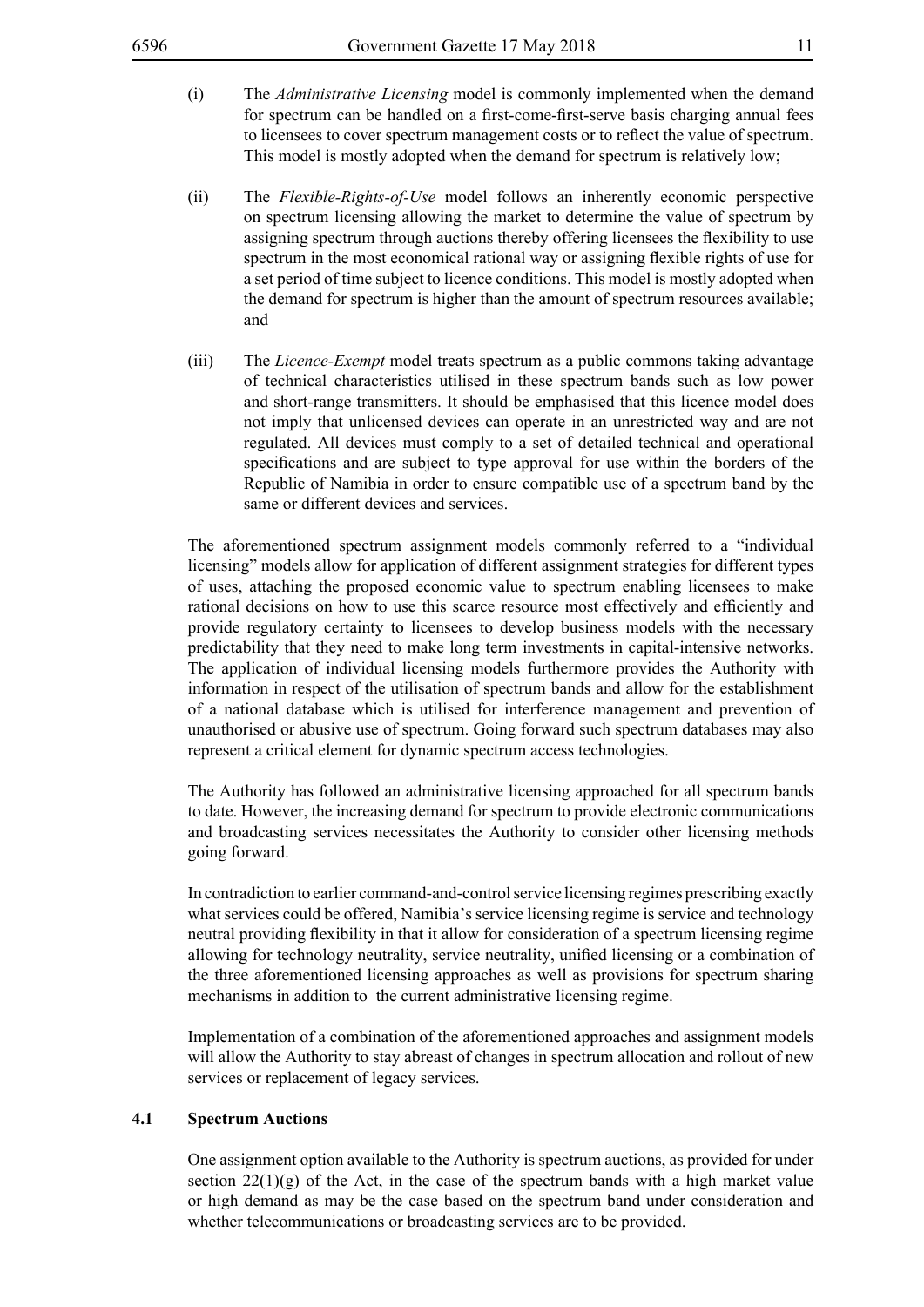Taking account of assignment methods employed by regulators across the world, utilising spectrum auctions<sup>4</sup> to assign spectrum best support regulatory objectives for both technical and market efficiency provided that local market conditions permit competitive bidding between licensees.

Auctions are well suited for assigning high value and high demand spectrum in that it-

- (i) Allows licensees themselves to set the spectrum price rather than the regulator even though the regulator is responsible to set the auction method and reserve price for the spectrum licence under consideration;
- (ii) Pricing set at auctions is comparatively free of political influence and collusion;
- (iii) Spectrum auctions as a quicker method of assigning spectrum licence that other assignment methods available;
- (iv) Spectrum licences are assigned to licensees that value it the most result in investment following sound economic principles;
- (v) Promote rapid rollout of services in that licensees want to launch services as soon as possible to generate revenue to offset the price paid at auction;
- (vi) Licensees with extensive financial resource may inflate prices during bidding process resulting in licensees with limited financial resources not being able to acquire spectrum and
- (vii) Support competition in the market.

The regulator is responsible for determination of the reserved price tag attached to each spectrum block intended to be auctioned as well as the auction method to be followed. Various factors are considered during the planning phase such as-

- (i) The number of spectrum licences that will be offered;
- (ii) Whether licences will be offered on a national or regional basis;
- (iii) Imposition of network rollout obligations;
- (iv) Size of spectrum blocks attached to each spectrum licence to be auctioned;
- (v) Whether the spectrum blocks to be auctioned will be limited to one spectrum band or a combination of spectrum bands;
- (vi) Payment obligations;
- (vii) Impositions of spectrum caps to address market power concerns;
- (viii) Special conditions to encourage new entrants or smaller licensees to take part in the auctions; and
- (ix) Designing the auction process and rules to prevent collusions and ensure transparency.

<sup>4</sup> ITU: Guidelines for the review of spectrum pricing methodologies and preparation of spectrum fee schedules: 2016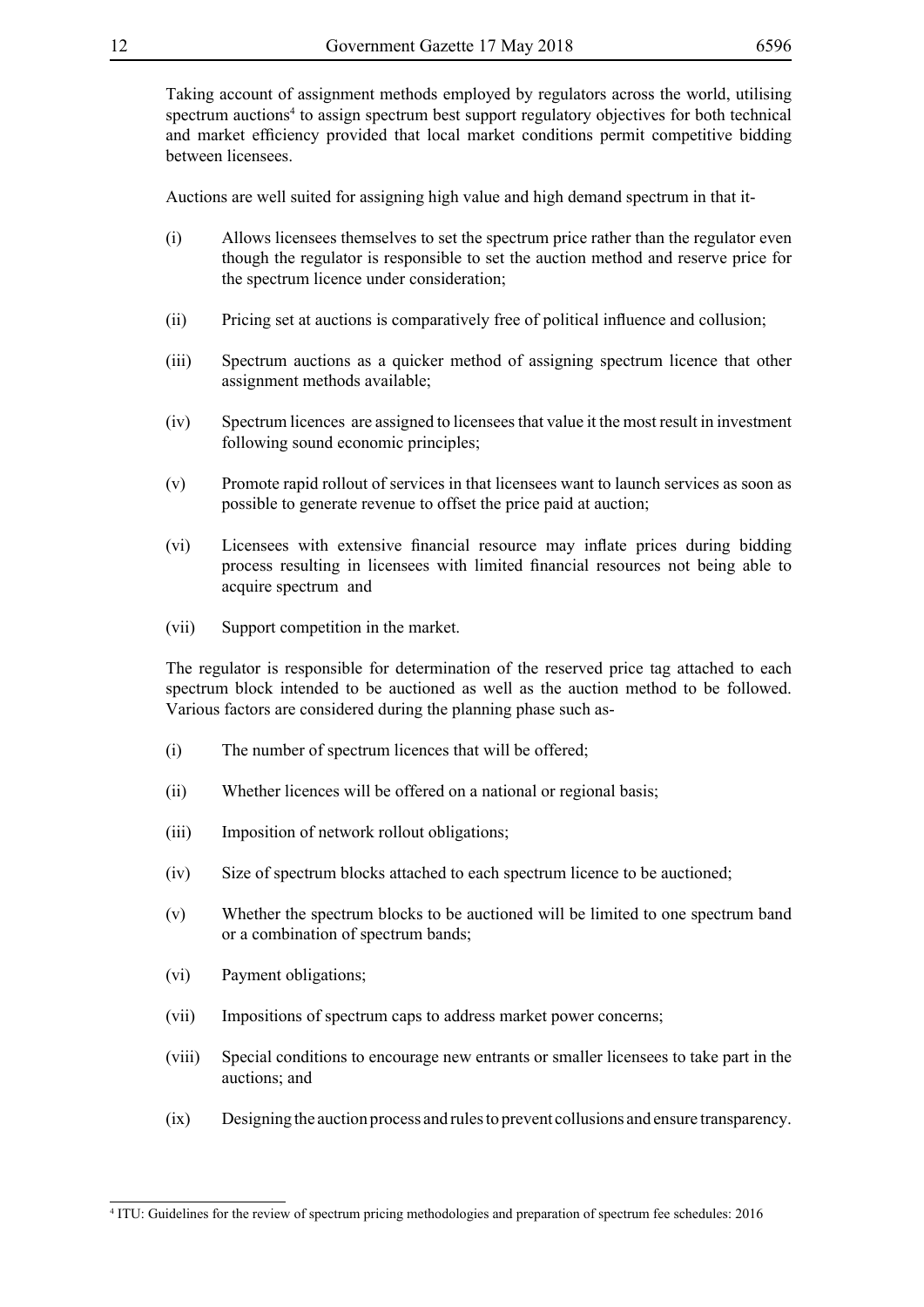Administrative assignment of spectrum on a first-come-first-serve basis is the most common approach adopted by regulators across the world. The licensing process is consequential commencing with receipt of the application, evaluation process and assignment of spectrum applied for based on the frequency available. The aforementioned assignment method is most suitable when there is no shortage of spectrum and potentially a large number of applications will be processed over a specified time period.

The Authority is currently assigning spectrum on a first-come-first-serve basis. However, based on technological development, lack of efficient use of spectrum, spectrum regulatory trends, market growth and high demand for spectrum for broadcasting and telecommunications services, the Authority is considering to utilise other spectrum assignment methods going forward.

#### **5. SPECTRUM SHARING**

Spectrum sharing<sup>5</sup> encompasses administrative, technical and market-based techniques taking into consideration that spectrum can be shared in several dimensions namely time, space and geography. Traditionally spectrum is assigned with the primary aim to minimize interference through specification of technical parameters and rules determining how, where, when and by whom spectrum can be used. However, the ever increasing demand for spectrum and emerging technologies has brought the need to consider economic efficiency to the fore representing one of the main challenges in spectrum management namely, the need to re-assign spectrum whilst addressing ongoing legacy use of the same spectrum band. One option available to regulators is to make provision for the sharing of spectrum.

Typically spectrum sharing allows for more than one user to share the same band of spectrum for providing different services utilising different technologies. Sharing of spectrum may be based on one or more principles as set out below-

- (i) Administrative principles based on regulatory decisions in respect of where sharing should take place subject to rules, technical standards, equipment specifications and equipment type approval following one or more processes including
	- a. Setting assignment strategies based on market demand and establishing fair, efficient and transparent licensing processes;
	- b. Evaluation of existing assignments determine how much spectrum can be assigned on a shared or non-exclusive basis;
	- c. Identify bands where immediate changes can take place base on spectrum audits conducted by the regulator;
	- d. Specification of spectrum efficient technologies;
	- e. Consider mechanisms such as spectrum fees to provide an incentive to use less spectrum;
- (ii) Economic principles to ensure that spectrum is assigned in a way that the benefits to the overall economy is the same as the benefits derived from different uses of spectrum for an equivalent incremental amount of spectrum assigned to either use; and

 $5$  A Foster & J Alden:2008: Spectrum Sharing:  $8<sup>th</sup>$  Global Symposium for Regulators, ITU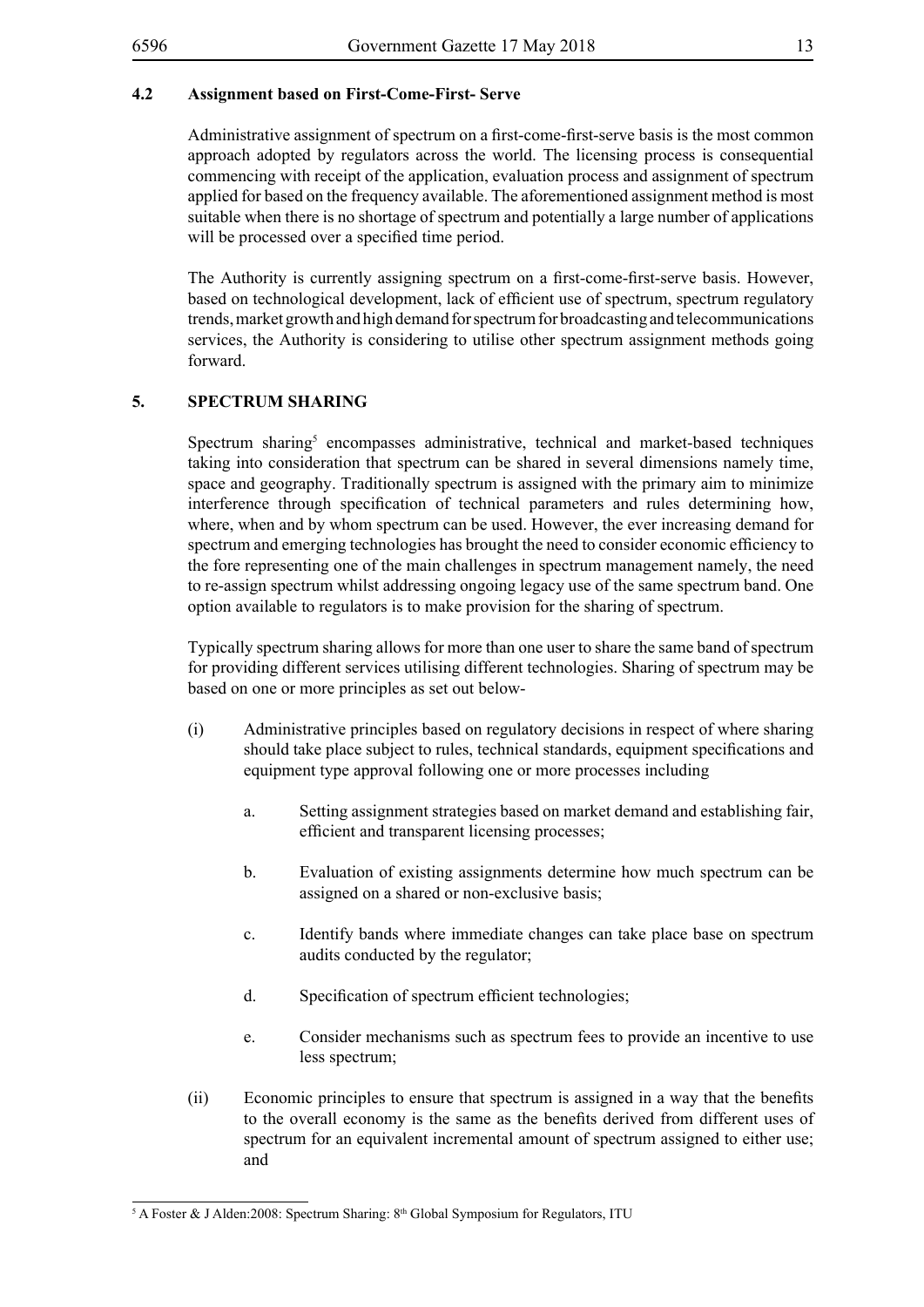iii) Technical principles to ensure efficient use of spectrum.

Sharing of spectrum in the Namibian context, to date, is allowed based on administrative and technical principles in so far that -

- (i) More than one service has been allocated in the frequency band plan on a primary or secondary basis in accordance with the technical conditions attached thereto as subject to a spectrum licence awarded by the Authority; and
- (ii) That the Authority has awarded a spectrum licence for a specific geographic location in accordance with the frequency band plan and applicable channelling plans.

The award of a spectrum licences as provided for in section 101(2) of the Act confers the "right to use" spectrum over a specified period of time to a licensee taking into account that spectrum is a national asset. No ownership rights to spectrum are transferred to any licensee. Licensees are therefore prohibited from entering into any form of spectrum trading as set out hereunder-

- (i) Buy-back practices allow for the re-sale of spectrum to another party with an agreement that the seller will buy back the usage right at a fixed point in the future;
- (ii) Leasing of spectrum through which action the usage right is transferred to another party for a defined period of time but ownership remains with the original rights holder; and
- (iii) Mortgaging of spectrum by which action the usage right is used as collateral for a loan, analogous to taking out a mortgage on a house.

However, it should be noted that sub regulation 7 of the Regulations regarding Licensing Procedures for Telecommunications and Broadcasting Service Licences and Spectrum Use Licences as published in Government *Gazette* No. 4785, General Notice No. 272 dated 29 August 2011 makes provision for the transfer of spectrum licences and transfer of control of spectrum licences subject to the provisions of the said regulations and the approval of the Authority.

#### **6. SPECTRUM PRICING**

Spectrum fees<sup>6</sup> forms an integral part of spectrum strategy and management to ensure that licensees pay a fair value for spectrum so that radio-based technologies can be implemented and expanded by all licensees irrespective of their size. Subsequently the setting of spectrum fees is not only based on economic and market factors, but are also determined by-

- (i) Technical factors such as which technologies are deployed to offer what services utilising the assigned spectrum;
- (ii) The efficiency of spectrum use achieved by deploying new advanced technologies in lieu of continued operation of legacy technologies;
- (iii) The quality of service offered; and
- (iv) The method of assignment of spectrum to licensees and users.

<sup>6</sup> ITU: Guidelines for the review of spectrum pricing methodologies and preparation of spectrum fee schedules: 2016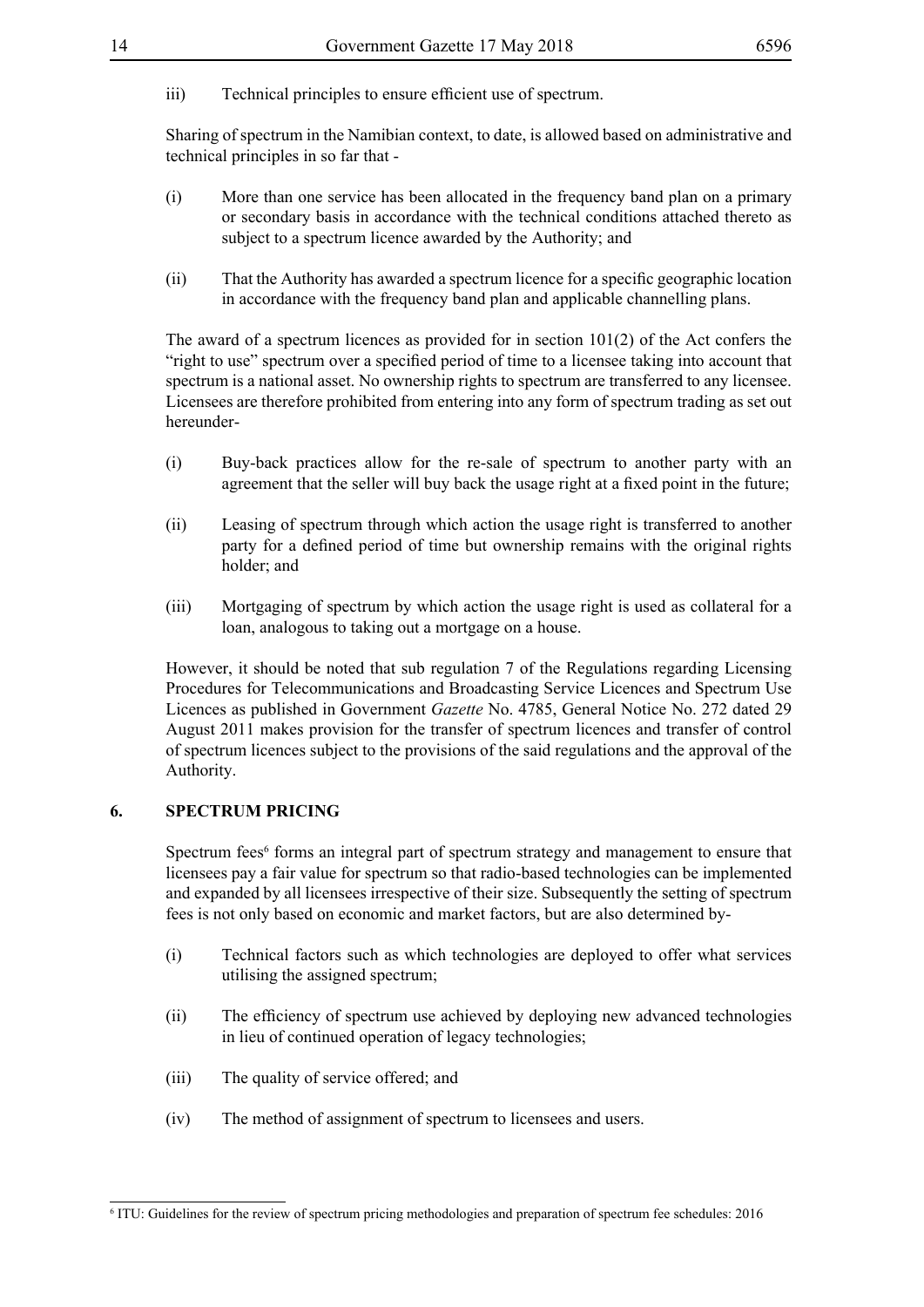Taking the aforementioned factors into account and the fact the spectrum is a scarce limited and critical resource to facilitate the implementation of radio communication services the following principles should be considered in determining spectrum fees -

- (i) Creating regulatory certainty and ensure flexibility in how spectrum is used;
- (ii) Choosing the least cost and restrictive approach to achieve spectrum management objectives;
- (iii) Maintaining a balance between cost of interference and the benefits that may be achieved from greater spectrum utilisation;
- (iv) Setting spectrum fees in a fair and objective manner ensuring equitable access to all spectrum licensees in a specific spectrum band;
- (v) Balancing administrative simplicity against requirements to encourage efficient use of spectrum taking into account requirements in respect of coverage and bandwidth to achieve an acceptable level of quality of service;
- (vi) Allocating spectrum to the highest value use in case of more than one service being allocated in the same spectrum band as indicated in the frequency band plan of Namibia; and
- (vii) Putting mechanisms in place to encourage and enable spectrum licensees to move to those services that will provide the highest value of use in a specific spectrum band.

Whilst giving due regard to the aforementioned principles it is also necessary for the Authority to consider reviewing of spectrum fees at suitable intervals to provide for advancement in technologies and an increase in demand in specific spectrum bands, prevent hoarding of spectrum to deter competition or making provision for changes in economic indicators. Spectrum fees is therefore considered with the following objectives in mind-

- (i) Advancing important national socio-economic objectives;
- (ii) Ensuring that all cost associated with management and regulation of spectrum as well as monitoring and controlling the utilisation of spectrum by all spectrum users are recovered; and
- (iii) Ensuring that spectrum fees are set at a level that promotes efficient use of spectrum by spectrum licensees.

#### **6.1 Mechanisms for spectrum pricing**

Worldwide regulators determine spectrum fees through administrative, market based or a combination of administrative and market-based methods apply the one or more mechanisms discussed hereunder.

Spectrum management and regulation includes the costs associated with planning of spectrum on a national, regional and international level, maintaining of spectrum database, issuance, withdrawal, modification and amendment of spectrum licences which is factored into the calculation of administrative spectrum fees. In addition thereto the activities of each spectrum licensee impose direct costs on the organisation mandated with spectrum management through monitoring and enforcing adherence to spectrum licence conditions as attached to spectrum licences awarded. In the case of Namibia the Authority is mandated to perform all functions related to spectrum management as set out in section 99 of the Communications Act.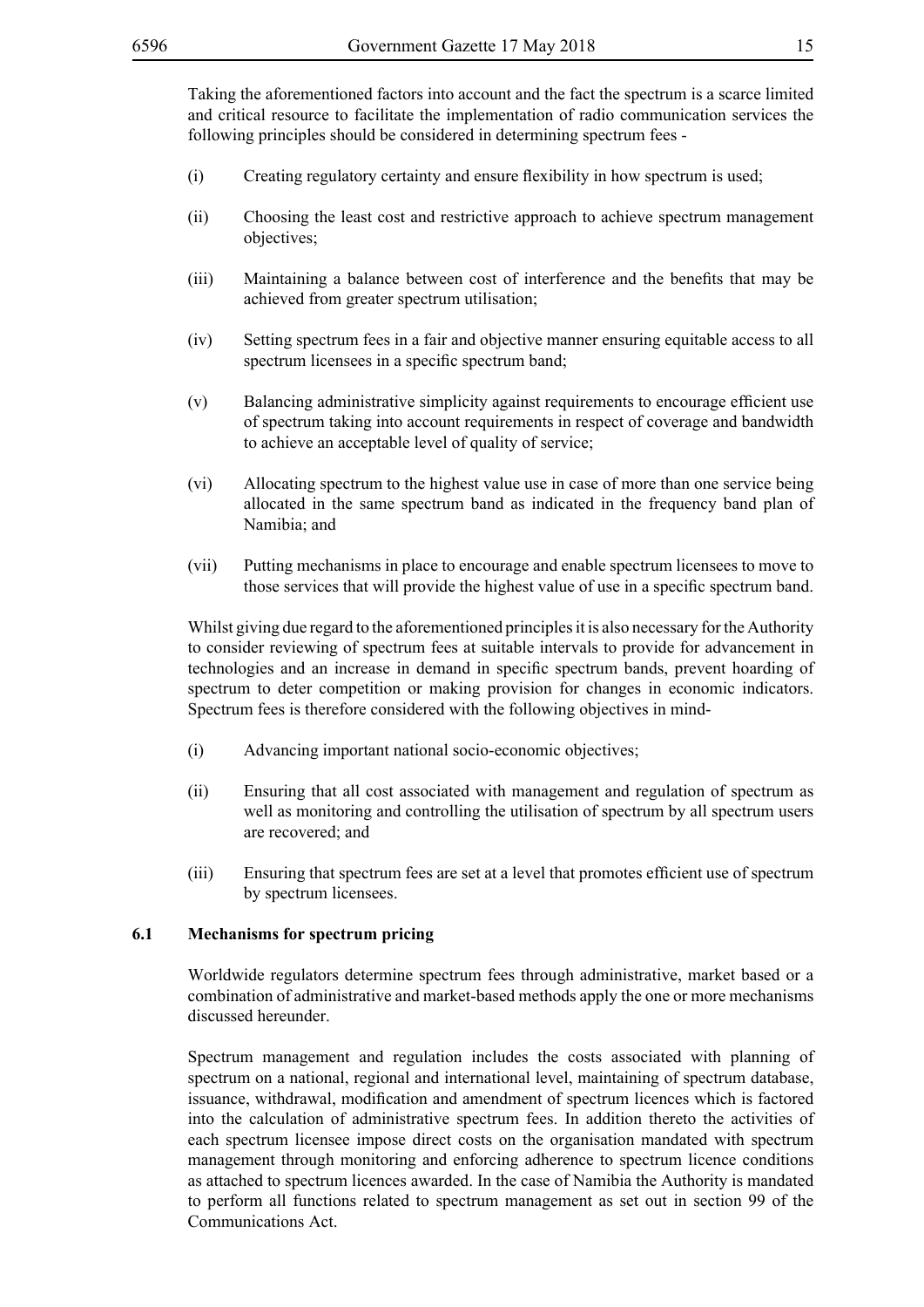The Authority may consider one or more mechanisms or approaches for setting of spectrum fees as highlighted hereunder -

(i) The application of an **administrative cost based approach** determining spectrum fees that reflect the amount of spectrum assigned to a licensee, ensure efficient utilisation of the said spectrum and is set at a level deemed sufficient to recover the cost of spectrum management as per the regulator's mandate highlighted above.

Activities in relation to spectrum management incur both direct and indirect costs associated with organisational overheads, issuance of spectrum licences, maintaining spectrum databases, monitoring and enforcement of conditions attached to spectrum licences. The aforementioned costs may be common to a specific spectrum band or service, common to a group of spectrum bands or represent an overarching cost spanning across spectrum management as a function within the organisation of the regulator;

- (ii) The application of an administered incentive pricing approach setting spectrum fees at level that not only ensure efficient utilisation and reflect spectrum scarcity but is also reflective of the economic value of spectrum considered for assignment as calculated based on the opportunity cost of spectrum with the incorporation of incentives;
- (iii) The application of a market-based economic approach determining the economic value of spectrum and assign such spectrum via spectrum auctions, during which process the value of the spectrum is based on the price paid by the successful bidder, which price may match or exceed the reserve price determined by the regulator prior to the auction.

#### **6.2 Factors to be considered when determining spectrum fees**

It is necessary for regulators to weigh various factors when setting fees for spectrum assignment. These factors are not limited to technical characteristics of services to be deployed, but include socio-economic, technical and fiscal factors applicable to each spectrum band allocated to one or more services as set out in the frequency band plan as well as funding of the regulator's operations in respect of spectrum management.

The value of spectrum is affected by changing technologies, regional and international harmonisation, commercial availability and cost of equipment and consumer demand. These factors impacts on both the demand and supply of spectrum. The demand for spectrum may increase as consumer demand for services rises or decrease demand as technology development provide for migration of services to other more suitable spectrum bands, whilst spectrum supply may increase through utilisation of new technologies that allow more efficient use of the same amount of spectrum to provide more services.

Further consideration is given to issues of scarcity or non-scarcity of spectrum, demand for spectrum in a given band, ensuring that spectrum is made available to entities that place high value on the spectrum and use it optimally, assignment of spectrum based on fair and transparent principles and type and duration of spectrum licences when setting spectrum fees.

Lastly taking into consideration that the Authority is not funded by the Namibian Government, the Authority sets spectrum fees based on full recovery of costs incurred by the Authority in executing its mandate as set out in the Communications Act, 2009 in relation to spectrum management.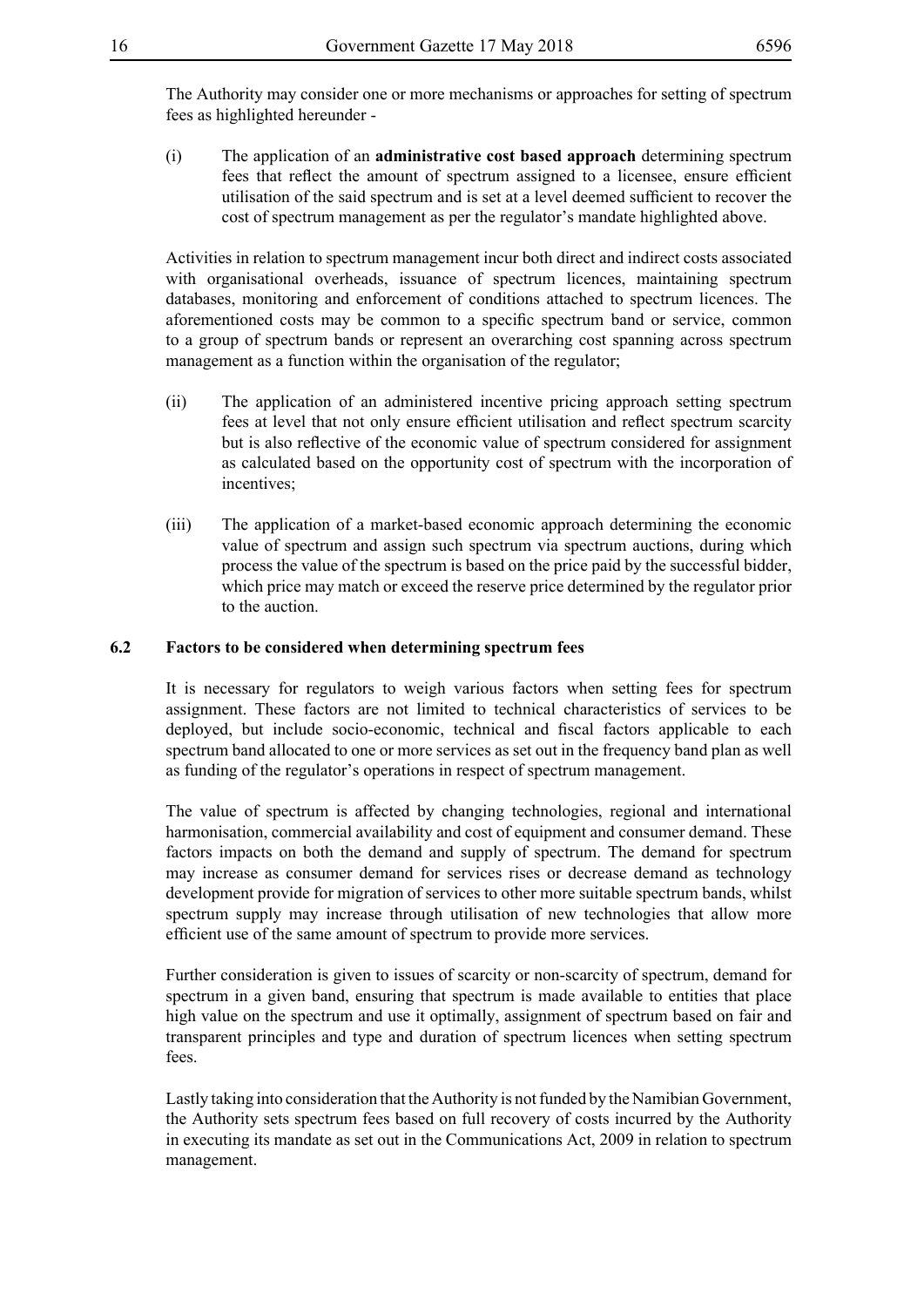#### **7. ASSESSMENT OF AVAILABLE SPECTRUM**

The Authority conducted an assessment of available spectrum for the deployment of telecommunications and broadcasting services throughout Namibia based on assigned spectrum licences as on 31 January 2018.

#### **7.1 Telecommunications services**

For the purpose of this report the Authority will focus on spectrum utilised for wireless transmission networks (fixed links), fixed broadband wireless access services, fixed satellite services and international mobile communications services (IMT).

#### (i) **Spectrum bands allocated for fixed wireless transmission networks**

Spectrum in the spectrum bands listed below is available for assignment to licensees for the implementation of point-to-point fixed wireless transmission links to facilitate a wireless backhaul connection between transmitter sites-

a) 7 GHz; b)  $8GHz$ ; c) 10 GHz; d) 11 GHz; e) 13 GHz; f) 15 GHz; g) 18 GHz; h) 23 GHz; i) 26 GHz; j) 28 GHz; k) 32 GHz; and l) 38 GHz.

To date the Authority has assigned spectrum in the 7GHz, 8GHz, 10 GHz, 11 GHZ, 15 GHZ, 18 GHz and 26 GHZ on a local, regional or national basis depending on the application submitted for consideration.

The aforementioned spectrum bands together with the other spectrum bands not yet assigned provides sufficient spectrum for assignment for fixed wireless transmission links going forward.

#### (ii) **Spectrum bands allocated for fixed wireless access services via point-to-point and point-to-multipoint links**

Spectrum in the spectrum bands listed below is available for assignment to licensees for the implementation of point-to-point and point-to-multipoint fixed wireless access network e.g. Wimax-

- a) 2500-2690 MHz (2600 band);
- b) 3300-3400 MHz (3300 band);
- c) 3400-3600 MHz (3500 band); and
- d) 3600-3800 MHz (3600 band).

Spectrum in the aforementioned bands are assigned on a national basis.

It should be noted that most of the spectrum in these bands were transitioned in terms of section 135 of the Act in accordance with the spectrum licence awarded by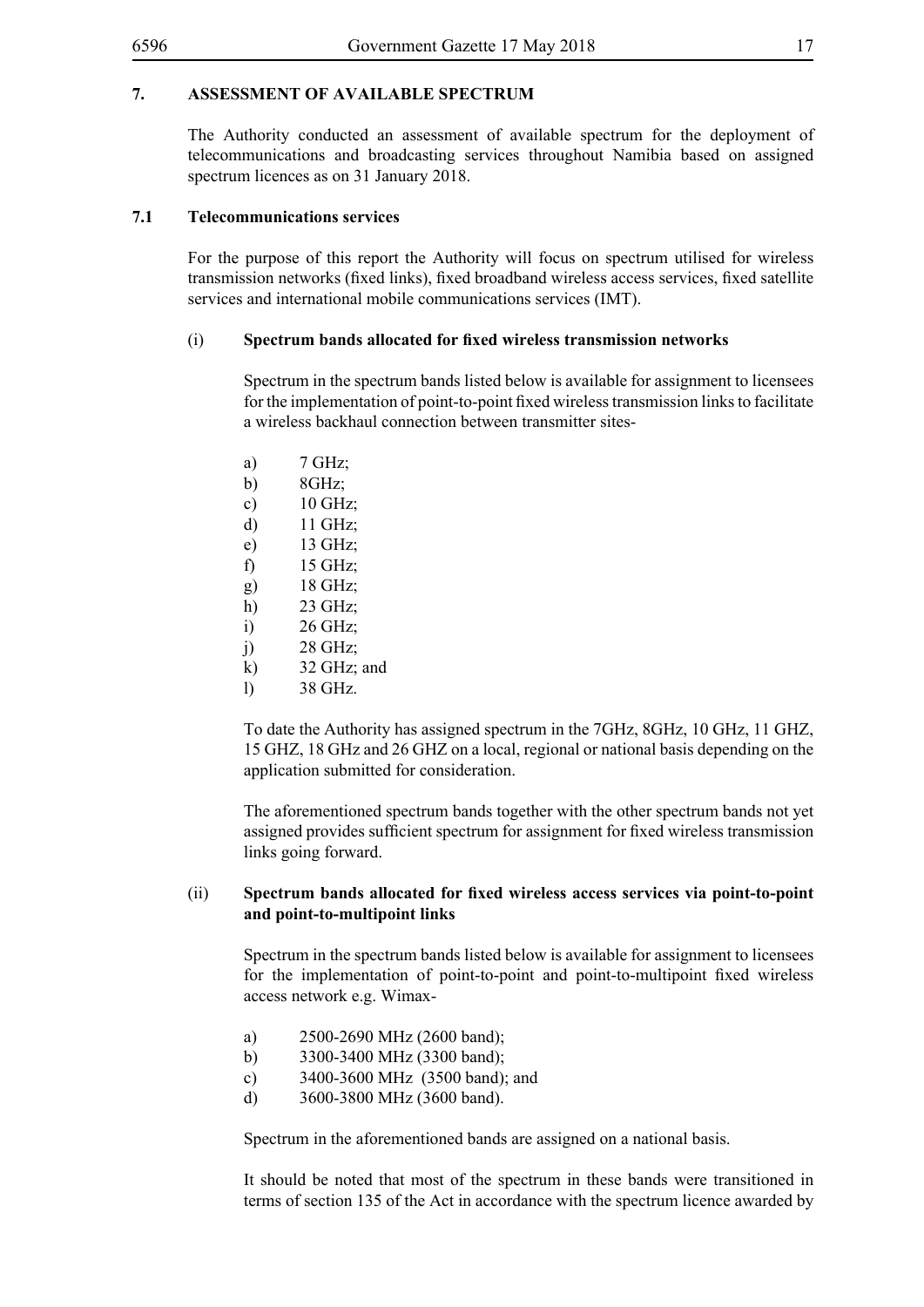the then Namibian Communications Commission. Telecom Namibia Limited holds licences in three of the four spectrum bands amounting to 142 MHz.

The status of available spectrum in the four (4) spectrum bands as shown above can be summarized as follows-

- a) The spectrum band 2500-2690 MHz (190 MHz) is assigned to Telecom Namibia Limited (6 MHz), Paratus Telecommunications (Pty) Ltd (40 MHz) and Converged Telecommunications Solutions (Pty) Ltd (30 MHz). It should be noted that Paratus Telecommunications (Pty) Ltd have submitted an application for an amendment to the conditions attached to their spectrum licence to utilise the spectrum for IMT services replacing the Wimax services provided to date in accordance with Resolution 223 mentioned above;
- b) The spectrum band 3300-3400 MHz (100 MHz) has been assigned partly to Mwireless (Pty) Ltd holding 44.5 MHz for provision of Wimax services. The remaining 55.6 MHz of available spectrum will be considered for assignment for IMT services going forward as per the outcomes of WRC-15 once the frequency channeling plan has been approved by ITU and the Authority has calculated the market value of this spectrum;
- c) The majority of spectrum in the spectrum band 3400-3600 MHz (200 MHz) is assigned to Telecom Namibia Limited on a national basis amounting to 84 MHz. ; and
- d) The spectrum band 3600-3800 MHz (200 MHz) has been partly assigned to Witel Service Provider (Pty) Ltd holding spectrum licences for 25 MHz. The Authority still has a total of 160 MHz of spectrum available to be considered for assignment to provide fixed broadband wireless access services.

| Spectrum<br><b>Band</b> | <b>Telecom</b><br><b>Namibia</b><br>Limited | <b>Mwireless</b><br><b>Namibia</b><br>(Pty) Ltd | <b>Witel Service</b><br><b>Provider</b><br>(Pty) Ltd | Converged<br>Telecommu-<br>nications<br><b>Solutions</b> |
|-------------------------|---------------------------------------------|-------------------------------------------------|------------------------------------------------------|----------------------------------------------------------|
| $2600$ band             | 1x 6 MHz                                    | None                                            | None                                                 | 1x30 MHz                                                 |
| 3300 Band               | None                                        | $1x$ 44.5 MHz                                   | None                                                 | None                                                     |
| 3500 Band               | 1x 84 MHz                                   | None                                            | None                                                 | None                                                     |
| 3600 Band               | None                                        | None                                            | 1x 25 MHz                                            | None                                                     |

As per Resolution 223 contained in the Final Acts from WRC-15 the spectrum bands 2500-2690 MHz, 3300-3400 MHz and 3400-3600 MHz have been allocated on a co-primary basis to IMT services to facilitate the implementation of LTE (4G) and 5G networks for fixed and mobile broadband services. The Authority therefore no longer consider applications in the spectrum bands for point-to-point and point-tomultipoint links to provide fixed wireless access

#### (iii) **Spectrum bands allocated for fixed satellite services**

Spectrum in the spectrum bands listed below is available for assignment to licensees for the implementation of fixed satellite services e.g. VSAT -

- a) 3900-4200 MHz (C-Band);
- b) 11.68-13.25 GHz (Ku-Band);
- c) 13.40-13.65 GHz (Ku-Band);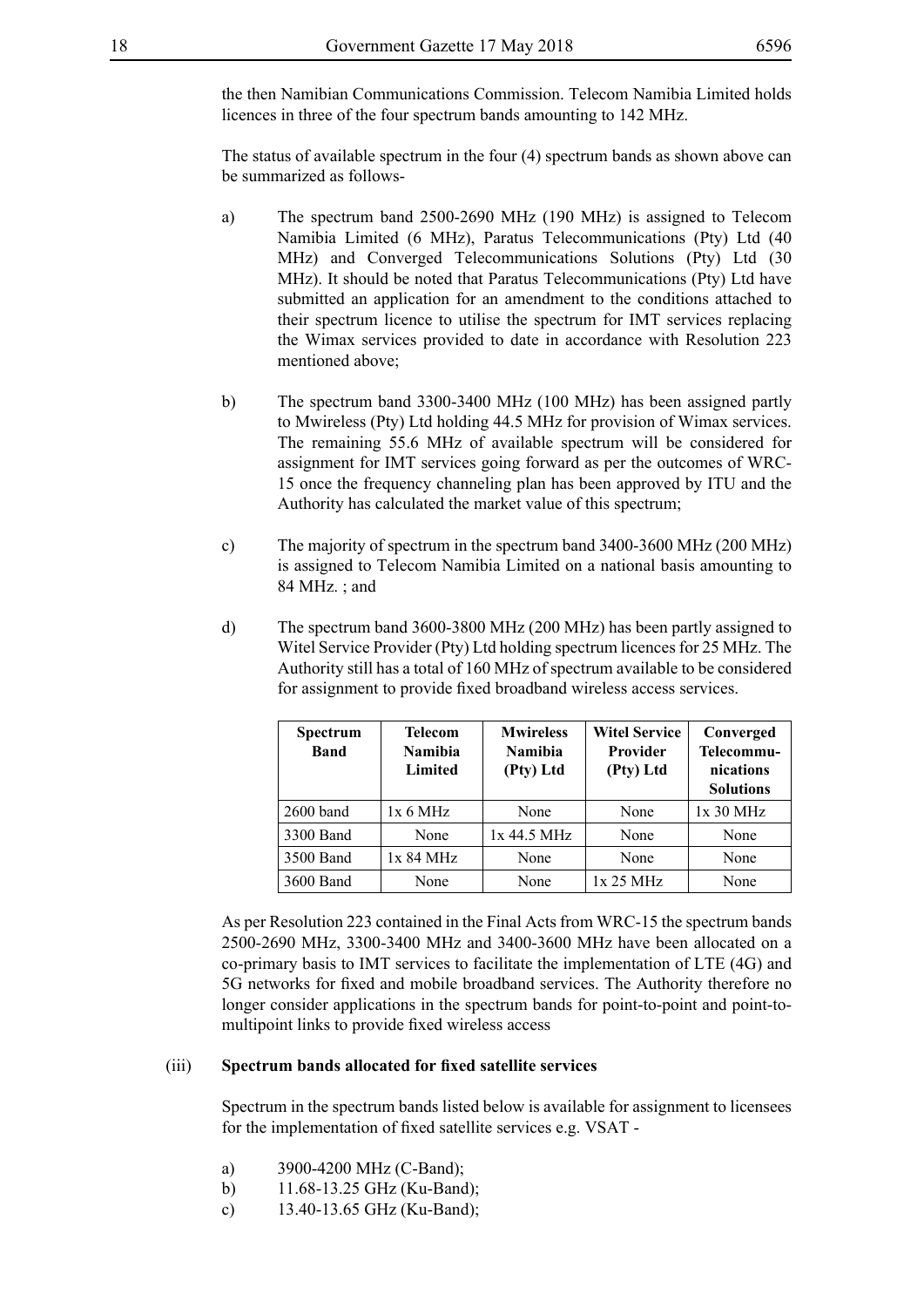- d) 13.75-14.80 GHz (Ku-band);
- e) 15.43-1563 GHz (Ku-Band); and
- f) 17.3-21.2 GHz (Ku-Band).

Fixed satellite deployments in Namibia has mainly been done in the Ku-Band with a few deployments in the C-band given that these satellites provides the best coverage across the entire Namibia. These deployments are utilised to provide backhaul for sites in rural areas and to provide data and voice services to customers at various geographical locations throughout Namibia. Spectrum is therefore assigned on a national basis and the Authority has sufficient spectrum available in all aforementioned bands for the future needs of licensees to deploy fixed satellite services.

The Authority has assigned fixed satellite spectrum to Telecom Namibia Limited, Mobile Telecommunications Limited, Paratus Telecommunications (Pty) Ltd, Mwireless (Pty) Ltd t/a Africa Online and MTN Business Solutions (Pty) Ltd.

#### (iv) **Spectrum bands allocated for international mobile telecommunications (IMT) services**

Spectrum in the spectrum bands listed below is available for assignment to licensees for the implementation of IMT services and networks e.g. 2G, 3G, LTE (4G), 5G and IoT providing voice, data and machine-to- machines services -

- a) 694-790 MHz (700 band);
- b) 790-862 MHz (800 band);
- c) 880-915 MHz paired with 925-960 MHz (900 band)
- d) 1427-1518 MHz (1500 band);
- e) 1710-1785MHz paired with 1805-1880 MHz (1800 band);
- f) 1920-1980 MHz paired with 2110-2170 MHz (2100 band);
- g) 2300-2400 MHz (2300 band);
- h) 2500-2690 Mhz (2600 band)
- i) 3300-3400 MHz (3300 band)
- j) 3400-3600 MHz (3500 band)

Spectrum in the aforementioned bands is assigned on a national basis. These spectrum bands allocated to IMT services are regarded as "high demand" bands for deployment of fixed and mobile broadband services.

It should be noted that most of the spectrum in these bands were transitioned in terms of section 135 of the Act, as it was already assigned by the Namibian Communications Commission for fixed wireless broadband access. It should be noted that not all of the aforementioned bands are available for assignment given that these bands are newly assigned to IMT services by ITU.

As per Resolution 223 contained in the Final Acts from WRC-12 and WRC-15 respectively, the spectrum bands 2500-2690 MHz, 3300-3400 MHz and 3400-3600 MHz have been allocated on a co-primary basis to IMT services to facilitate the implementation of LTE (4G) and 5G networks for fixed and mobile broadband services.

The status of available spectrum in the ten (10) spectrum bands as shown above can be summarized as follows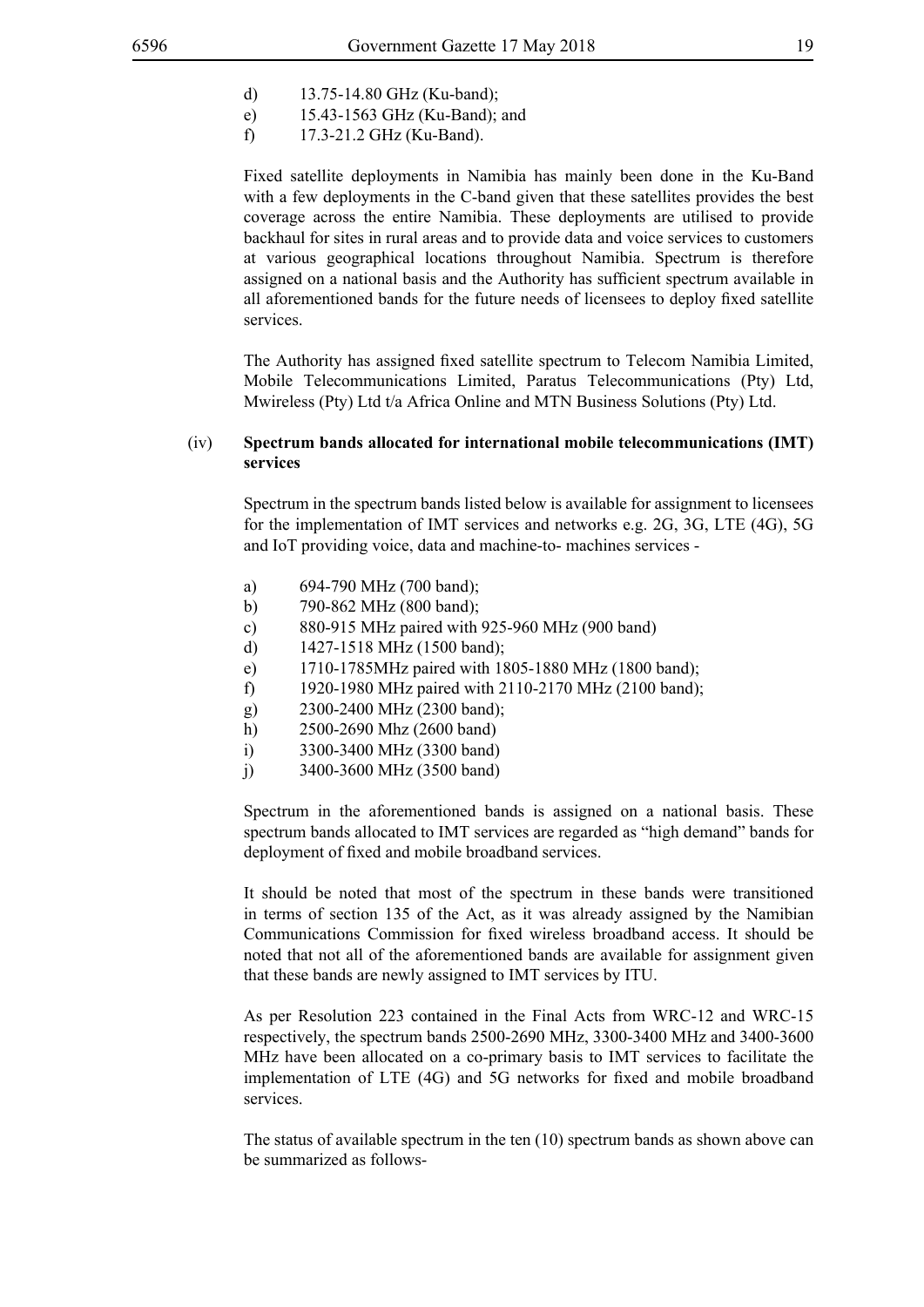a) The spectrum band **694-790 MHz (700 band)** has been allocated to IMT services at WRC-15. The utilisation of the aforementioned spectrum for IMT services requires the migration of analogue television broadcasting services to the spectrum band 470- 694 MHz allocated for digital terrestrial television (DTT) broadcasting services. The Authority has made the spectrum band 470-694 MHz available for migration to DTT since 2013. The Namibian Broadcasting Corporation still need to migrate three (3) transmitters located in the Kavango region out of the 694-790 MHz (IMT) spectrum band to the 470-694 MHz (DTT) spectrum band prior the assignment of spectrum to telecommunications service licensees.

The Authority has finalised the initial frequency channeling plan in accordance with the ITU approved frequency channeling plans and is currently in the process of determining the market value of this spectrum band to publish spectrum fees as well as the assignment method to be used for consideration of spectrum assignments to telecommunications service licensees. In the interim a moratorium has been place on the band as per the board meeting held 9 September 2016 to allow the Authority time to complete the aforementioned processes.

This spectrum band will provide 60 MHz of spectrum to be considered for IMT services and implementation of TDD (time division duplex) LTE networks going forward.

b) The spectrum band **790-862 MHz (800 band)** has been allocated to IMT services at WRC-12. The utilisation of the aforementioned spectrum for IMT services requires the migration of analogue television broadcasting services to the spectrum band 470- 694 MHz allocated for digital terrestrial television (DTT) broadcasting services. The Authority has made the spectrum band 470-694 MHz available for migration to DTT since 2013. All analogue television spectrum previously assigned in the band has been withdrawn. The Authority is in the process of facilitating the migration of broadcasting studio links to an appropriate spectrum band prior the assignment of spectrum to telecommunications service licensees.

The Authority has finalised the initial frequency channeling plan in accordance with the ITU approved frequency channeling plans and is current in the process of determining the market value of this spectrum band to publish spectrum fees as well as the assignment method to be used for consideration of spectrum assignments to telecommunications service licensees. In the interim a moratorium has been place on the band as per the board meeting held 9 September 2016 to allow the Authority time to complete the aforementioned processes.

This spectrum band will provide 60 MHz of spectrum to be considered for IMT services and implementation of FDD (frequency division duplex) LTE networks going forward.

- c) Mobile Telecommunications Limited and Telecom Namibia Limited holds spectrum licences for 2x 18 MHz and 2x 12 MHz of spectrum respectively, providing 2G and 3G services in the spectrum band **880-915 MHz paired with 925-960 MHz (900 band)** on a national basis. The Authority still has 4.8 MHz of spectrum available in this band for assignment should an application in this regard be received taking into account that a guard band of 0.2 MHz must remain vacant to prevent possible interference with the adjacent spectrum band.
- d) The spectrum band **1427-1518 MHz (1500 band)** has been allocated for IMT services at WRC-15. Harmonised frequency channeling plans are currently being developed at SADC level for the deployment of TDD LTE networks and will be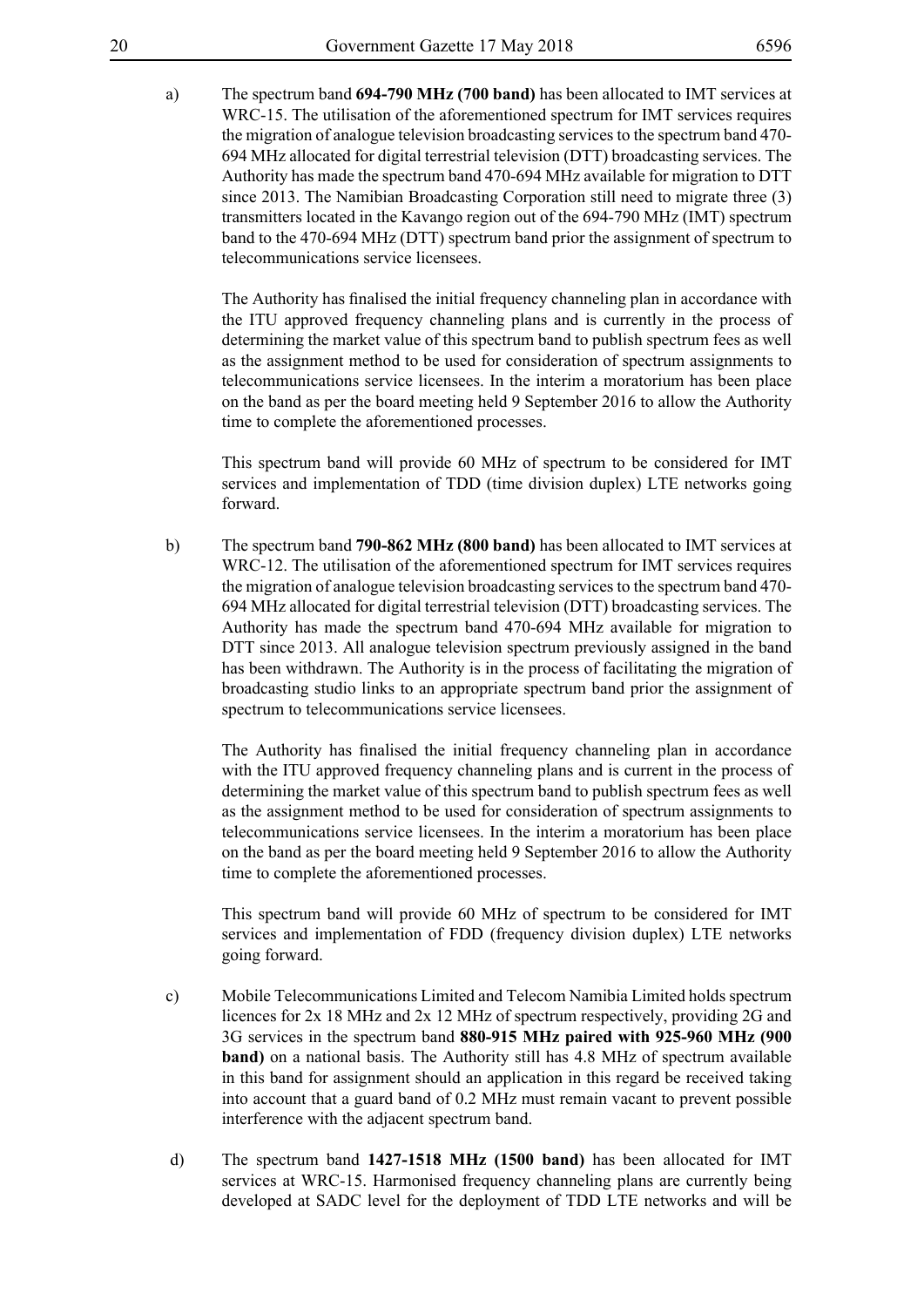submitted to ITU for approval on completion thereof at the Radio Assembly prior to WRC-19. The Authority is also in the process of determining the market value of spectrum to set spectrum fees.

This spectrum band will provide 90 MHz of spectrum to be considered for IMT services by 2020.

e) The spectrum band **1710-1785 MHz paired with 1805-1880 MHz (1800 band)** is fully assigned to Mobile Telecommunications Limited (2x 35.2 MHz), Telecom Namibia Limited (2x 20 MHz) and Paratus Communications (Pty) Ltd (2x19.8 MHz) for implementing FDD LTE networks providing 4G services on a national basis.

There is no spectrum available for further assignment.

f) Mobile Telecommunications Limited, MTN Business Solutions Namibia (Pty) Ltd and Telecom Namibia Limited holds spectrum licences for 2x 20 MHz each in the spectrum band **1920-1980 MHz paired with 2110-2170 MHz (2100 MHz)** for implementation of mobile telecommunications networks providing 3G services.

There is no spectrum available for further assignment.

- g) MTN Business Solutions (Pty) Ltd holds a spectrum licence for 10 MHz in the spectrum band 2300-2400 MHz (2300 band) to implement a TDD-LTE network providing 4G data services and machine-to-machine service utilising IoT technologies.
- h) The spectrum band **2500-2690 MHz (2600 band)** has largely been re-farmed for the deployment of TDD-LTE to provide IMT services. Telecom Namibia Limited holds spectrum licences for 86 MHz to implement TDD-LTE networks. Paratus Telecommunications (Pty) Ltd has submitted an application for amendment of its current spectrum licence of 40 MHz to allow for implementation on TDD-LTE. The said application is pending publication in the *Gazette* for public comments.
- i) Mwireless (Pty) Ltd holds spectrum licences (44.5 MHz) in the spectrum band 3300-3400 MHz (3300 band) for implementation of a fixed wireless broadband access network providing broadband data services utilising Wimax technology. These spectrum licences not been awarded on a national basis and is applicable for Windhoek and Okahandja only as per the assignments initially done by the then Namibian Communications Commission.

The spectrum band 3300-3400 MHz has been assigned for IMT services at WRC-15. Harmonised frequency channeling plans are currently being developed at SADC level for the deployment of TDD LTE networks and will be submitted to ITU for approval on completion thereof at the Radio Assembly prior to WRC-19. The Authority is also in the process of determining the market value of spectrum to set spectrum fees.

This spectrum band will provide and additional 100 MHz of spectrum to be considered for IMT services by 2020.

The spectrum band 3400-3600 MHz has been allocated to IMT services at WRC-12 on a co-primary basis with fixed services. ITU has also approved a frequency channeling plan for assignment of spectrum in this band for TDD-LTE networks.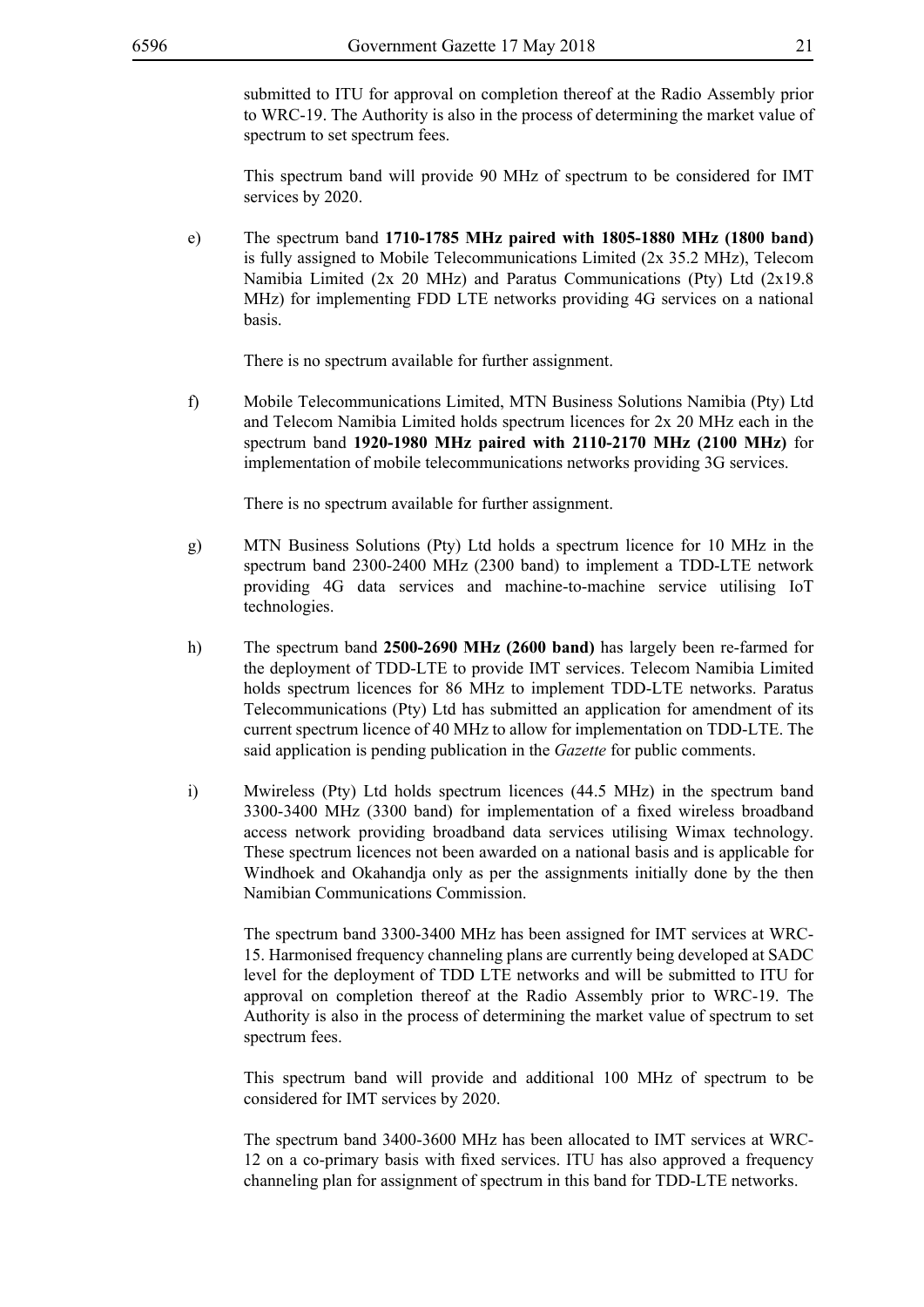The Authority has assigned 20 MHz of spectrum to MTN Business Solutions Namibia (Pty) Ltd in this band for the implementation of a TDD-LTE (4G) network and 5G going forward to provide IMT services.

A further 110 MHz of spectrum is available for assignment to IMT services should an application in this regard be received by the Authority.

A summary of current spectrum licences awarded in the aforementioned IMT spectrum bands is shown in Table 1 -

| <b>Spectrum Band</b> | Mobile Telecommunica-<br>tions Limited | Telecom Namibia Limited   Paratus Telecommunica- | tions (Pty) Ltd                                     | <b>MTN Business Solutions</b><br>Namibia (Pty) Ltd |
|----------------------|----------------------------------------|--------------------------------------------------|-----------------------------------------------------|----------------------------------------------------|
| 900 Band             | 18 MHz (FDD)                           | $2x$ 12 MHz (FDD)                                | None                                                | None                                               |
| 800 Band             | $2x$ 35.2 MHz (FDD)                    | $2x 20$ MHz (FDD)                                | $2x$ 19.8 MHz (FDD)                                 | None                                               |
| $2100$ Band          | 20 MHz (FDD)                           | $2x10$ MHz(TDD)                                  | None                                                | $2x 20$ MHz (FDD)                                  |
| 2300 Band            | None                                   | None                                             | None                                                | 1x10 MHz(TDD)                                      |
| 2600 Band            | None                                   | $X 86$ MHz (TDD)                                 | x 40 MHz (TDD) applica-<br>tion under consideration | None                                               |
| 3500 Band            | None                                   | None                                             | None                                                | 1x 20 MHz (TDD)                                    |
|                      |                                        |                                                  |                                                     |                                                    |

**Table 1:** Spectrum Licences awarded to provide IMT services

Table 1: Spectrum Licences awarded to provide IMT services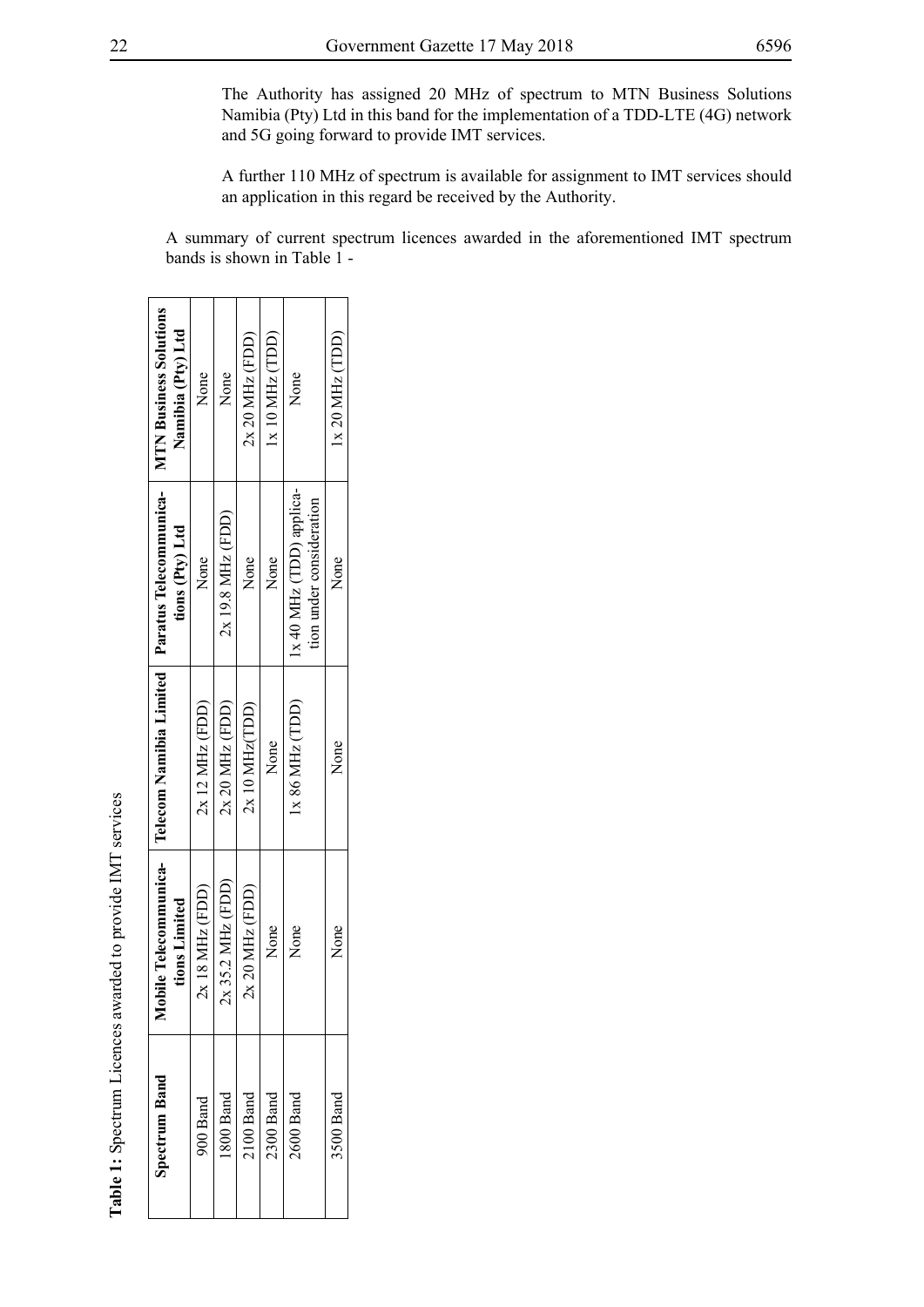#### **7.2 Broadcasting services**

It should be noted that broadcasting spectrum is assigned for specific geographical areas based on the power output and geographical location of transmitters. The Authority focussed on radio and television broadcasting spectrum although broadcasting services licensees also utilise fixed wireless and satellite spectrum for backhaul transmission to broadcasting studios.

#### (i) **Spectrum band allocated for digital terrestrial television (DTT) broadcasting services**

The Authority published its frequency channeling plan for digital terrestrial television in the spectrum bands 174-230 MHz and 470-694 MHz after completion of cross border frequency interference coordination and ITU approval on 29 May 2013. The frequency channeling plan makes provision for the operation of four (4) multiplexers in eighty six (86) geographical locations.

The Namibian Broadcasting Corporation (NBC) was designated as the common signal distributor with the objective that community and commercial television broadcasters will be carried on the multiplex owned and operated by the NBC making the broadcasting channels of the aforementioned broadcasting licensees available as part of the channel bouquet available on NBC's set-top boxes/decoders on a national basis. At present One Africa Television (Pty) Ltd and Trinity Broadcasting Namibia (TBN) are carried on the NBC multiplexer. The Authority assigned spectrum to NBC on the first multiplexer to allow for the migration of all television broadcasting licensees from analogue television services to digital terrestrial services. To date only thirty five (35) transmitters have been implemented by NBC providing digital television broadcasting services to 72% of the population.

Multichoice Namibia (Pty) Ltd has been assigned spectrum on the second and third multiplexer to accommodate the GoTV bouquets in the geographical areas of Windhoek, Swakopmund, Walvis Bay, Oshakati and Rundu. The rest of Namibia is served via satellite television services via the various DSTV bouquets. One Africa Television (Pty) Ltd and NBC are carried on all DSTV and GoTV bouquets.

Considering the limited rollout of digital terrestrial television the Authority deems that there is sufficient spectrum available should spectrum application be submitted for consideration by new television broadcasting licensees.

#### (ii) **Spectrum band allocated for analogue radio broadcasting services**

To date the Authority has assigned spectrum in 88-108 MHz to twenty-nine (29) radio broadcasting licensees, excluding NBC, in various geographical areas throughout Namibia. It should be noted that although NBC has not been awarded a public broadcasting service licence pending the enabling of section 93 of the Act by the Authority, NBC holds spectrum licences to allow for the provision of radio broadcasting services as per their mandate as public broadcaster.

NBC holds spectrum licences for 70% of analogue radio broadcasting spectrum available for assignment in the 88-108 MHz spectrum band. The status of available spectrum for analogue radio broadcasting services can be summarized as follows in different geographical areas-

a) **Windhoek, Rehoboth & Okahandja** – The FM analogue radio spectrum band is fully assigned with the exception of the frequency revoke based on the non-renewal of NCBC's broadcasting service licence. At present the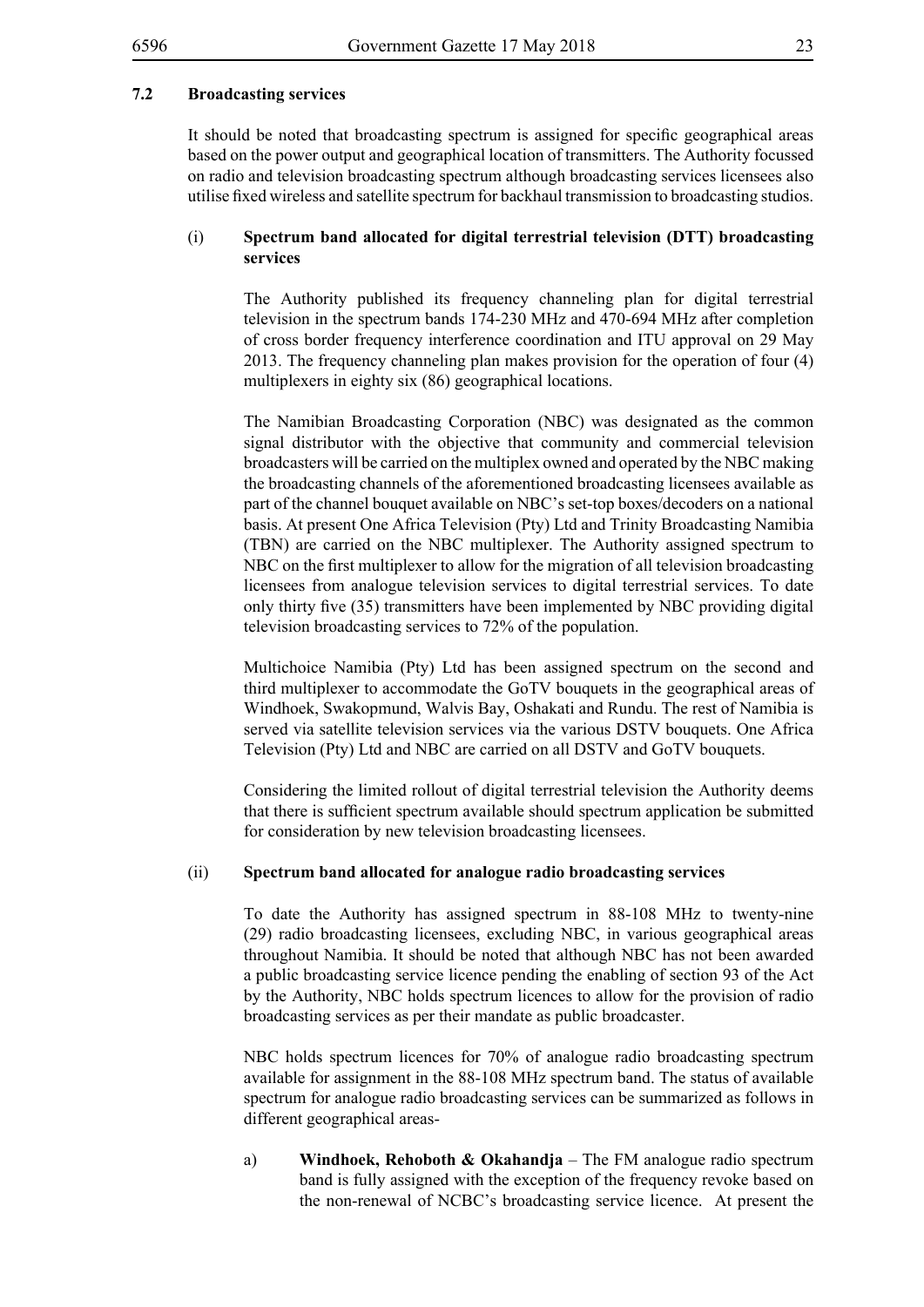Authority has a waiting list of eight (8) applications. Given that the licensing procedure regulations require the assignment of spectrum on a-first-comefirst basis the Authority will consider the application received at the earliest date for assignment of this frequency;

- b) **Rössing Mountain, Walvis Bay, Swakopmund, Henties Bay** The Authority is currently considering the last two frequencies for possible assignment to analogue radio broadcasting service licensees in this geographical area. Going forward no further spectrum will be available until such time that a spectrum licence is withdrawn or cancelled by the Authority;
- c) **Oshakati, Ondangwa** available spectrum is limited to two frequencies that can be considered for assignment depending on envisaged transmitter output should an application in this regard be submitted to the Authority;
- d) **Keetmanshoop** available spectrum is limited to two frequencies that can be considered for assignment dependent on envisaged transmitter output should an application in this regard be submitted to the Authority;
- e) **All other geographical areas** There is sufficient spectrum available in all other geographical areas throughout Namibia for assignment especially in southern and northwestern regions that are underserved by the commercial broadcasting licensees and NBC.

#### (iii) **Spectrum allocation for future digital radio broadcasting services**

The SADC ICT Ministers approved the regulatory framework guidelines for digital radio broadcasting services at in meeting held in September 2017 for implementation by the regulatory authorities in all SADC member states.

Four (4) spectrum bands namely 214-230 MHz, 5.95-26.1 MHz, 148.5-200 kHz and 535.1-1605 kHz has been identified for implementation of digital radio broadcasting. The aforementioned spectrum bands have already been allocated to broadcasting services in the frequency band plan of Namibia as per the final acts of WRC-15.

Digital radio broadcasting implementation is aimed at enhancing the quality of sound broadcasting and introduction of infotainment services and providing additional spectrum capacity to foster further market development in the broadcasting industry without discontinuing analogue sound broadcasting. It should be noted that a target of 100% geographical coverage for digital radio broadcasting is contained in both the Harambee Prosperity Plan and draft National Broadband Policy by 2020.

The Authority together with all other SADC regulators will commence with development of frequency channeling plans and cross border frequency coordination in 2018 to allow for the release of the aforementioned spectrum band for digital radio broadcasting in 2020.

The Authority will also need to review is broadcasting regulatory framework and amend licence conditions, spectrum fees and licensing procedures to allow for issuance of spectrum and broadcasting service licences going forward.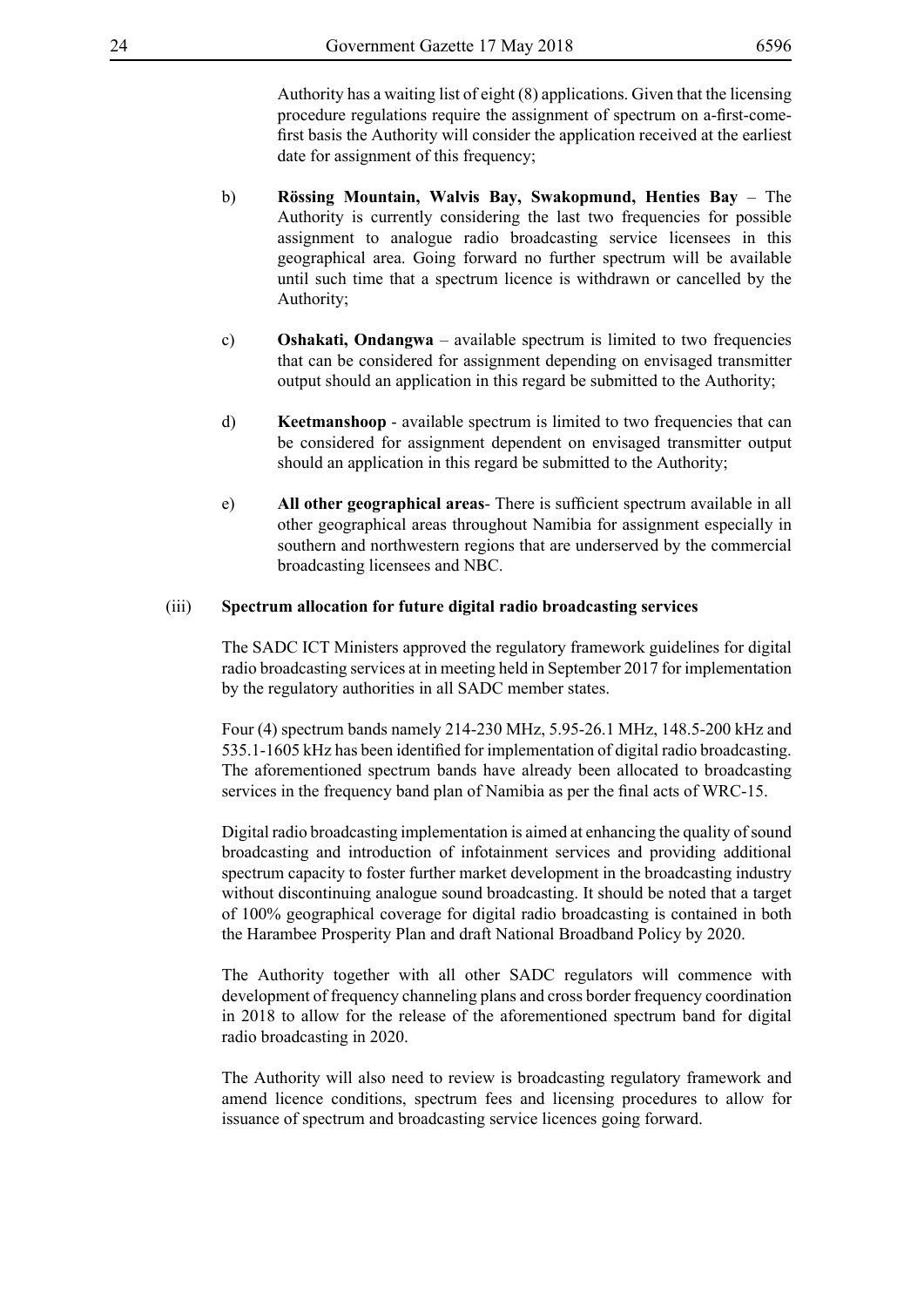#### **8. DEFINITIONS**

"**Act**" means the Communications Act, 2009 (Act No. 8 of 2009)

**"Allocation"** means an entry into the spectrum band plan of a given frequency band for the purpose of its use by one or more terrestrial or space radio communication services or the radio astronomy service under specified conditions

**"Assignment"** means the authorisation given by an administration/regulator for a radio station to use a radio frequency or radio frequency channel under specified conditions

"**Authority**" means the Communications Regulatory Authority of Namibia established in terms of section 4 of the Act

**"eLTE-IoT"** means e-Longterm Evolution – Internet of Things

**"FAP"** means Frequency Allocation Plan

"**ITU"** means the International Telecommunication Union

**"IMT"** means International Mobile Telecommunications

**"LSA"** means Licensed Shared Access

**"PPDR"** means Public Protection and Disaster Relief

 **"Radio Apparatus"** means any equipment or interconnected system or subsystem of equipment (both transmission and reception) that is used to communicate over a distance by modulating and radiating electromagnetic waves in space without artificial guide

**"Radio Frequency Spectrum Migration"** means the movement of users or uses of radio frequency spectrum from their existing radio frequency spectrum location to another

**"SADC"** means Southern African Development Community

**"SRD"** means short range device

**"WRC"** means World Radio Conference

#### 9. **BIBLIOGRAPHY**

- i) A Foster & J Alden: February 2008: Spectrum Sharing: 8 Global Symposium for Regulators, International Telecommunications Union.
- ii) J Aleden & C Schroeder: 2015: New Frontiers in Spectrum Licensing: Trends in Telecommunications Reform 2015, International Telecommunications Union.
- iii) Communications Act, 2009 (Act No. 8 of 2009): 2011: Government Gazette No. 4714, General Notice No. 64.
- iv) Frequency Band Plan: 2016: Government Gazette No. 6160, General Notice No. 424.
- v) Regulations regarding Licence Exempt Spectrum: 2011: Government Gazette No. 4839, General Notice No. 395.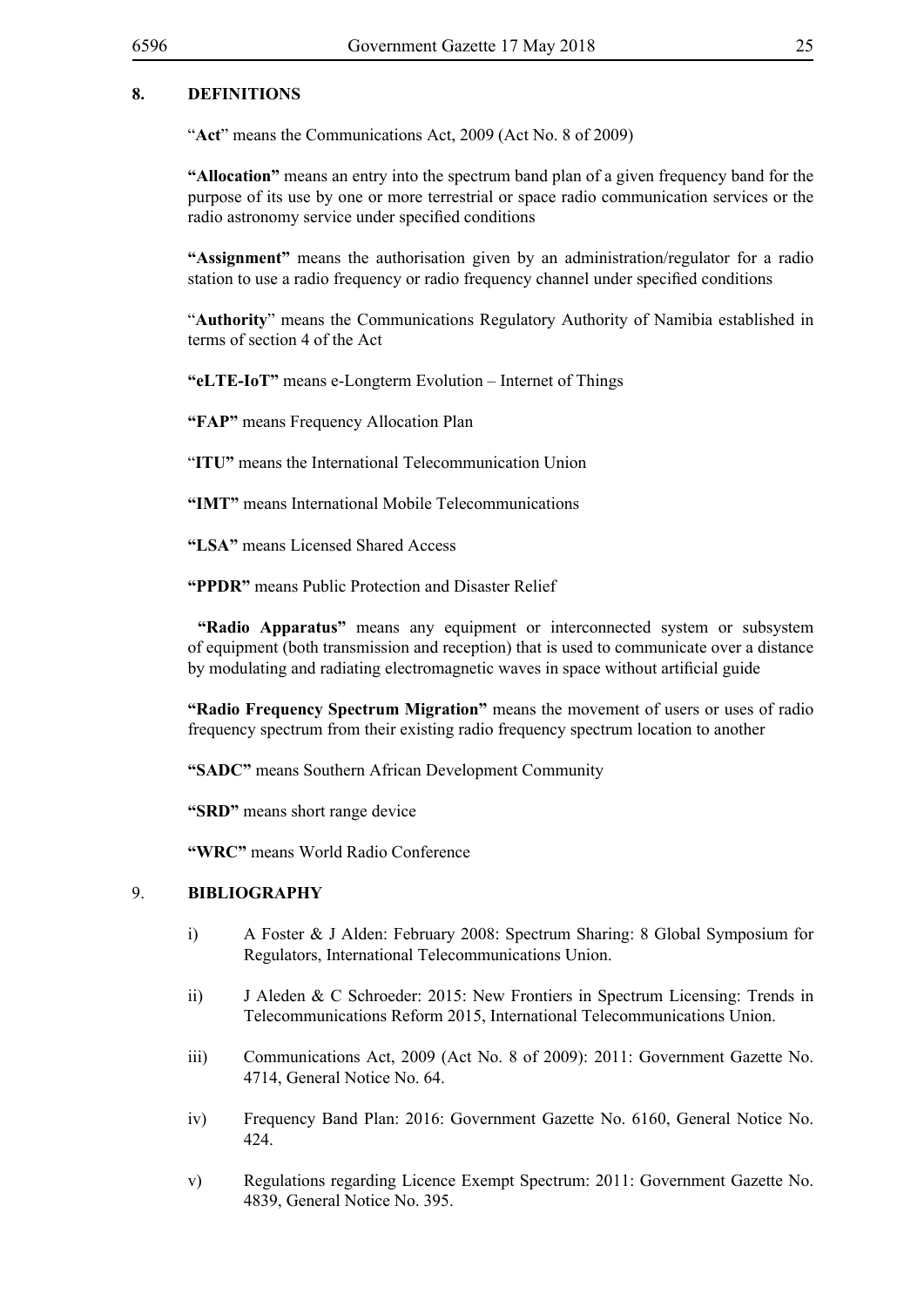| 26    | Government Gazette 17 May 2018                                                                                                                                        | 6596  |
|-------|-----------------------------------------------------------------------------------------------------------------------------------------------------------------------|-------|
| vi)   | International Telecommunications Union: 2016: Guidelines for the review of spectrum<br>pricing methodologies and the preparation of spectrum fee schedules.           |       |
| vii)  | International Telecommunications<br>Union:<br>Final<br>2015:<br>$WRC-15$ ,<br>Acts<br>Radiocommunication Conference, Geneva, Switzerland.                             | World |
| viii) | International Telecommunications Union: 2015: Handbook on National Spectrum<br>Management, ITU-R.                                                                     |       |
| ix)   | Internet Society Policy Brief: October 2017: Spectrum Approaches for Community Networks,<br>Internetsociety.org.                                                      |       |
| X)    | M Cave, C Doyle & W Webb: 2017: Essentials of Modern Spectrum Management, Cambridge<br>University Press.                                                              |       |
| xi)   | H Mazar: 2016: Radio Spectrum Management: Policies, Regulations and Techniques, John<br>Wiley & Sons Ltd, United Kingdom.                                             |       |
| xii)  | Coleago Consulting: 2016: Spectrum Assignment and Maximising Revenues in Africa,<br>Coleago Consulting (Pty) Ltd.                                                     |       |
| xiii) | K Martin. K O'Keefe and L Finucan, 2016: Emerging Technologies and the Global<br>Regulatory Agenda: Global Symposium for Regulators. International Telecommunications |       |

Union.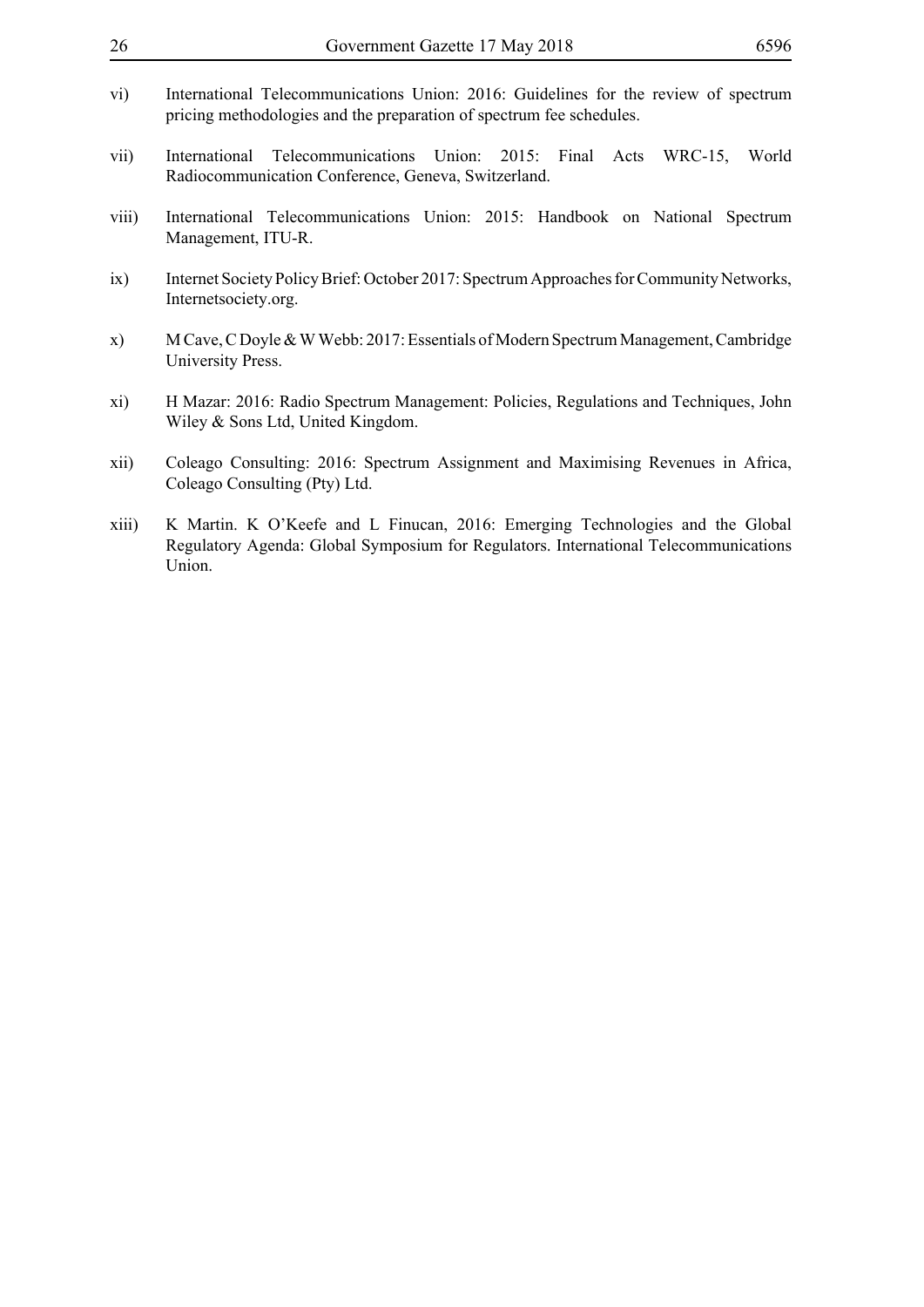#### **PART 2**

#### **SPECTRUM ASSIGNMENT STRATEGY**

#### **INDEX**

#### **1. FOREWORD**

**2. OBJECTIVES**

#### **3. FREQUENCY BAND PLAN OF NAMIBIA**

#### **4. FREQUENCY CHANNELING PLANS TO BE DEVELOPED BY THE AUTHORITY UNTIL 2020**

- 4.1. Telecommunications services using IMT technologies
- 4.2 Broadcasting services

#### **5. SPECTRUM BANDS TO BE RELEASED FOR ASSIGNMENT BY 2019**

#### **6. UTILISATION OF SPECTRUM LICENCE EXEMPT SPECTRUM**

#### **7. SPECTRUM ASSIGNMENT**

#### **8. SPECTRUM LICENCE CONDITIONS**

#### **9. SPECTRUM PRICING**

- 9.1 Spectrum Application Fees
- 9.2 Administrative Spectrum Fees
- 9.3 Incentive-based Spectrum Fees

#### **10. RE-ASSIGNMENT AND RE-FARMING OF SPECTRUM**

- 10.1 Re-assignment
- 10.2 Re-farming of spectrum to deploy latest technologies

#### **11. CONCLUSION**

#### **1. FOREWORD**

As per section 99 of the Communications Act, 2009 the Authority is vested with the control, planning, administration, management and licensing of the radio spectrum. The Authority deems it prudent to keep abreast of the latest regulatory trends and technology developments to ensure the efficient use of spectrum as a limited resource taking into account the spectrum forms the basis for development of the ICT sector.

To this end the Authority has developed a spectrum assignment strategy setting out the Authority's objectives for spectrum management and providing clarity in respect of the Authority's approach to the control, planning, administration and licensing of radio spectrum.

The said strategy will form the basis for review of the Authority's spectrum regulatory framework in accordance with regulatory processes allowing for public consultation during the review process.

#### **2. OBJECTIVES**

Radio Frequency Spectrum is a limited national resource that is critical in providing backbone, distribution, and last mile solutions for commercial, civil, public, community,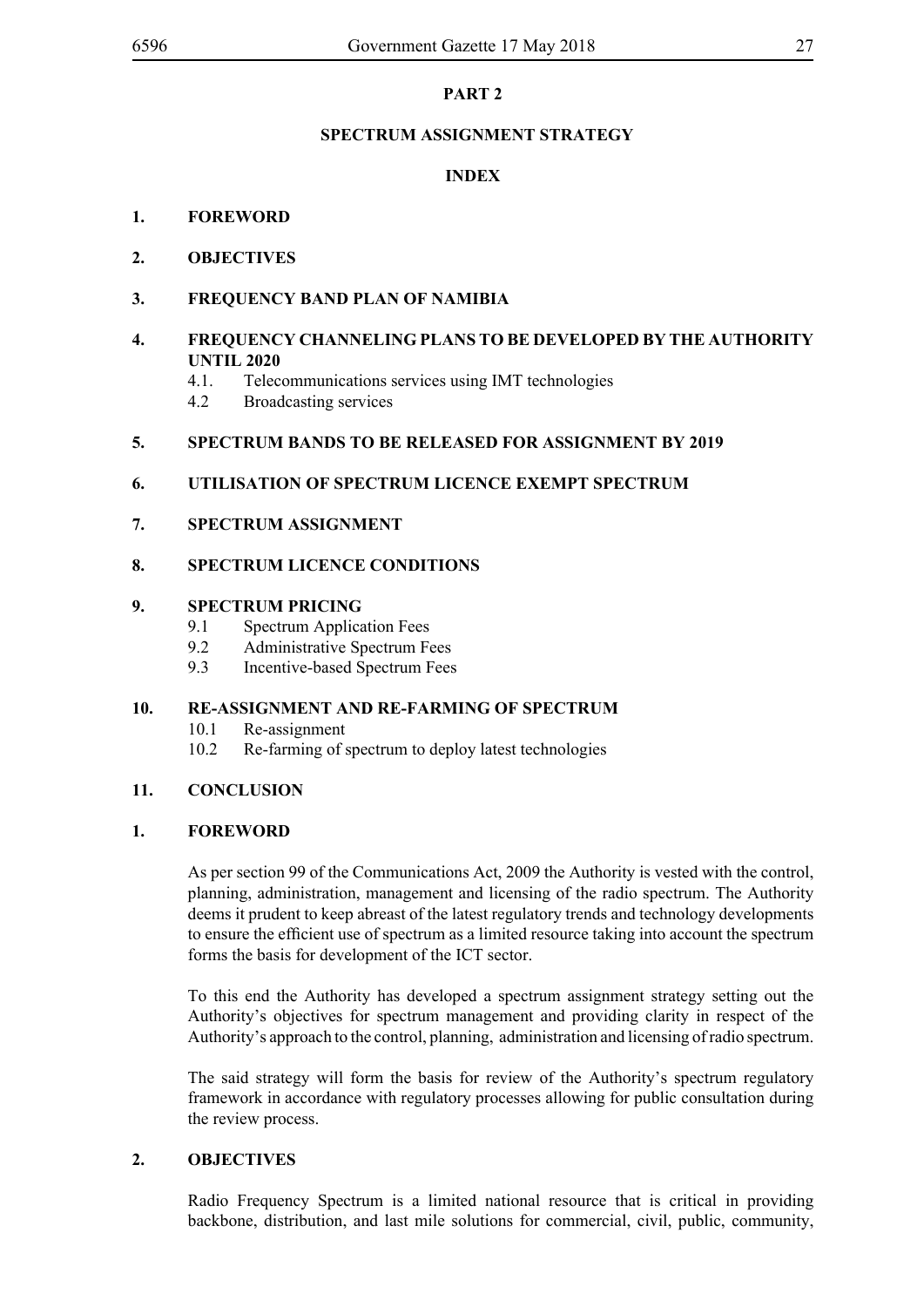security, and personal communication services. It therefore requires prudent management to ensure equitable access and efficient utilisation to meet the communication needs of all stakeholders. Spectrum management takes place within a regulatory framework comprised of strategy, legislation, regulations and procedures.

Authority will fulfil its role in management of spectrum with the following objectives in mind-

- i) Facilitate the availability of spectrum to be used as a tool to develop communications services and access to ICT infrastructure as a basis for social and economic development;
- ii) Promote competition through minimisation of constraints on spectrum use within a service and technology neutral license regime allowing similar services to be offered on different technology platforms;
- iii) Promote the effective and efficient use of spectrum within the digital dividend to address gaps in communications services and access to ICT infrastructure;
- iv) Set conditions for spectrum use to ensure efficient use of a scarce resources and prevent anti-competitive practices such as hoarding of spectrum;
- v) Promote and if necessary enforce freeing up spectrum space for assignment to emerging technologies and service by phasing out ageing technologies;
- vi) Ensure fair distribution of spectrum between market players to provide services in conjunction with the category of service licence awarded
- vii) Set fees for spectrum use through an appropriate fee system that support the activities of the Authority in a sustainable manner and ensure efficient use of spectrum; and
- viii) Monitor, investigate and enforce adherence to the regulatory framework as pertaining to spectrum management as set out by the Authority.

#### **3. FREQUENCY BAND PLAN OF NAMIBIA**

The International Telecommunication Union (ITU) divided the world in three regions with Africa forming part of Region 1 together with mainly Western Europe and the Russian Federation. Thus the Authority will allocate radio spectrum in line with regulations and guidelines issued by the ITU for Region 1 and the Frequency Band Plan for Namibia as published in the *Gazette* will be based on the spectrum allocations of ITU Region 1.

The Frequency Band Plan for Namibia sets out what radio services can use which frequencies as well as the pre-conditions of use as applicable. The Authority is vested with the power to prescribe a frequency band plan in respect of any part of the radio frequency spectrum (Section 100(1) of the Communications Act, 2009). The Authority will review the frequency band plan, at least every four (4) years based on the outcomes of the ITU World Radio Conference and subsequent ITU regulations. The Authority will amend frequency band allocations and regulations as required following due regulatory process.

Where spectrum licensees are required to migrate to new frequencies as a result of a new Frequency Band Plan coming into effect, the Authority will address each migration on a case-by-case basis in accordance with the Regulations Setting Out Spectrum Licencing procedures.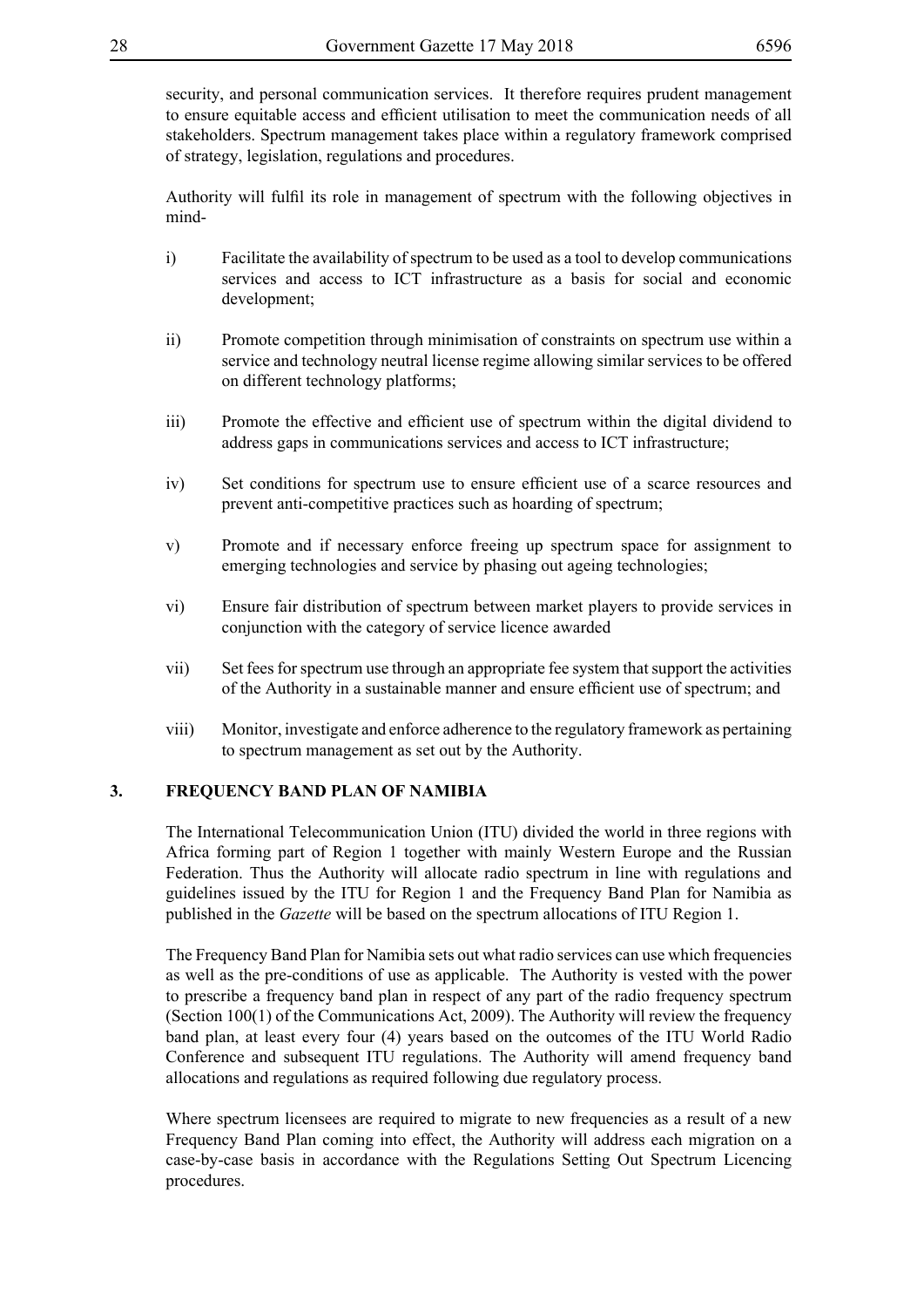#### 4. **FREQUENCY CHANNELING PLANS TO BE DEVELOPED BY THE AUTHORITY UNTIL 2020**

The Authority has commenced with development of frequency channeling plans in accordance with the Final Acts of WRC-15 for telecommunications services for IMT and PPDR implementation and the SADC ICT Minister's decision in respect of implementation of digital sound broadcasting.

#### **4.1 Telecommunications services using IMT technologies**

#### **4.1.1 The spectrum band 694-790 MHz (700 band)**

The spectrum band **694-790 MHz (700 band)** has been allocated to IMT services as per Resolution 223 at WRC-15. In addition thereto, member states are required to reserve spectrum in the aforementioned band for PPDR services using IMT technologies in terms of Resolution 646 (Rev. WRC-15).

Work is currently in progress at CRASA and SADC level to propose frequency channel arrangements to include PPDR services using IMT technologies in the 700 band for consideration at an international level at the ITU Radio Assembly scheduled for November 2019(RA-19).

The Authority is participating in the process and is cognisant of any possible impact on the assignment of spectrum in the 700 band prior to the outcomes of RA-19.

#### **4.1.2 The spectrum band 1427-1518 MHz (1500 band)**

The spectrum band **1427-1518 MHz (1500 band)** has been allocated to IMT services as per Resolution 223 at WRC-15. Work is currently in progress at CRASA and SADC level to propose frequency channel arrangements for consideration at an international level at the ITU Radio Assembly scheduled for November 2019(RA-19).

The Authority will commence with a public consultation process for assignment of the aforementioned spectrum, licensing procedures and spectrum fees in 2020 based on the outcomes of RA-19.

#### **4.1.3 The spectrum band 3300-3400 MHz (3300 band)**

The spectrum band **3300-3400 MHz (3300 band)** has been allocated to IMT services as per Resolution 223 at WRC-15 contained in footnote 5429A. Work is currently in progress at CRASA and SADC level to propose frequency channel arrangements for consideration at an international level at the ITU Radio Assembly scheduled for November 2019(RA-19).

The Authority will commence with a public consultation process for assignment of the aforementioned spectrum, licensing procedures and spectrum fees in 2020 based on the outcomes of RA-19.

#### **4.2 Broadcasting services**

#### **4.2.1 The spectrum band 87.5-108 MHz (FM analogue broadcasting)**

The Authority is planning a review of the current frequency channeling plan in 87.5-108 MHz due to the high demand for frequencies to implement analogue FM radio frequencies. The aforementioned process will be concluded after public consultation on the impact of the new frequency channeling plan on current spectrum licensees, cross border frequency coordination and ITU approvals.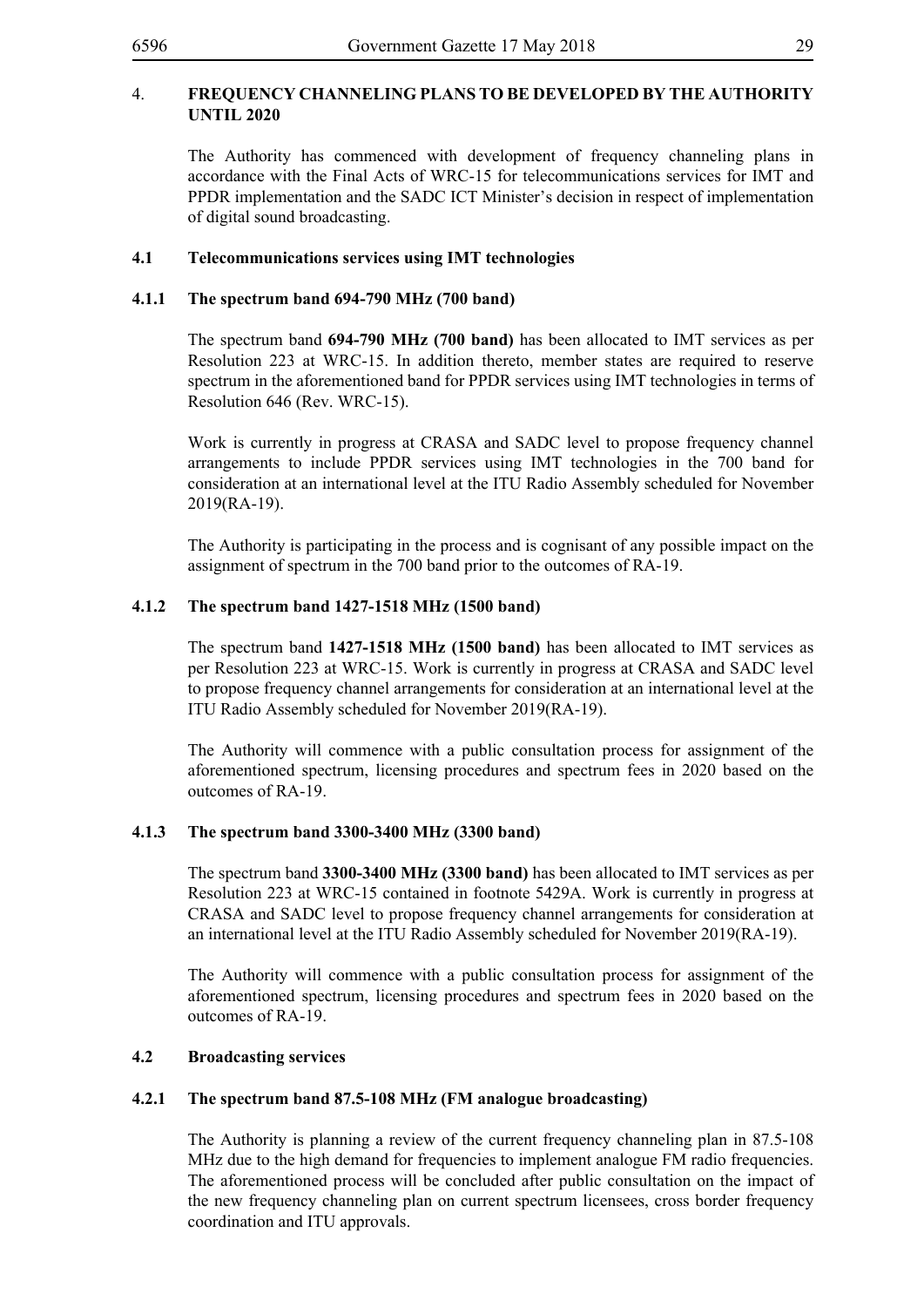The Authority will commence with a public consultation process for assignment of the aforementioned spectrum, licensing procedures and spectrum fees in 2019 based on the

#### **4.2.2 The spectrum band 174-230 MHz (digital sound broadcasting)**

outcomes of aforementioned processes.

The Authority is planning for implementation of digital sound broadcasting in accordance with the technical standards and regulatory framework guidelines approved by the SADC ICT Ministers in September 2017.

To Authority intends implementation of the Digital Audio Broadcasting (DAB) technology in the VHF III band from 174-230 MHz in accordance with the ITU GE06 agreement signed by Namibia in 2007. Implementation of DAB will provide for twelve broadcasting channels on a single frequency ensuring more efficient use of spectrum and better audio quality to provide radio broadcasting services going forward.

The frequency channeling plan will be finalised following a public consultation process in respect of available frequencies for assignment, licensing procedures, licence conditions and spectrum fees.

#### **4.2.3 The spectrum bands 148.5-200 kHz and 535.5-1606.5 kHz (digital sound broadcasting)**

The Authority is planning for implementation of digital sound broadcasting in accordance with the technical standards and regulatory framework guidelines approved by the SADC ICT Ministers in September 2017.

To date the Authority has not awarded any spectrum licences to provide short wave or medium wave analogue broadcasting services. The aforementioned spectrum bands are therefore unutilised to date.

Authority intends implementation of the Digital Audio Mondiale (DRM) technology in the 148.5-200 kHz and 535.5-1606.5 spectrum bands. Implementation of DRM will provide for four broadcasting channels on a single frequency ensuring more efficient use of spectrum, better audio quality and 40-50% energy savings to provide radio broadcasting services going forward.

The frequency channeling plan will be finalised following a public consultation process in respect of available frequencies for assignment, licensing procedures, licence conditions and spectrum fees.

#### **5. SPECTRUM BANDS TO BE RELEASED FOR ASSIGNMENT BY 2019**

The Authority has published the frequency channeling plans for **694-790 MHz (700 band) and 790-862 MHz (800 band)** in Government Gazette No. 6160, General Notice No. 423 dated 28 October 2016.

The Authority intends to make the aforementioned spectrum bands available for telecommunications services using IMT technologies after conclusion of its review of regulations in respect of spectrum licensing procedures, spectrum licence conditions and spectrum fee for the aforementioned bands. It is foreseen that these spectrum bands will be considered for assignment in blocks of  $2 \times 10$  MHz to ensure equitable spectrum distribution between telecommunications service licensees in the 800 and 700 band respectively The abovementioned spectrum bands will be open for application following the publication of a formal notice in the *Gazette* in 2019.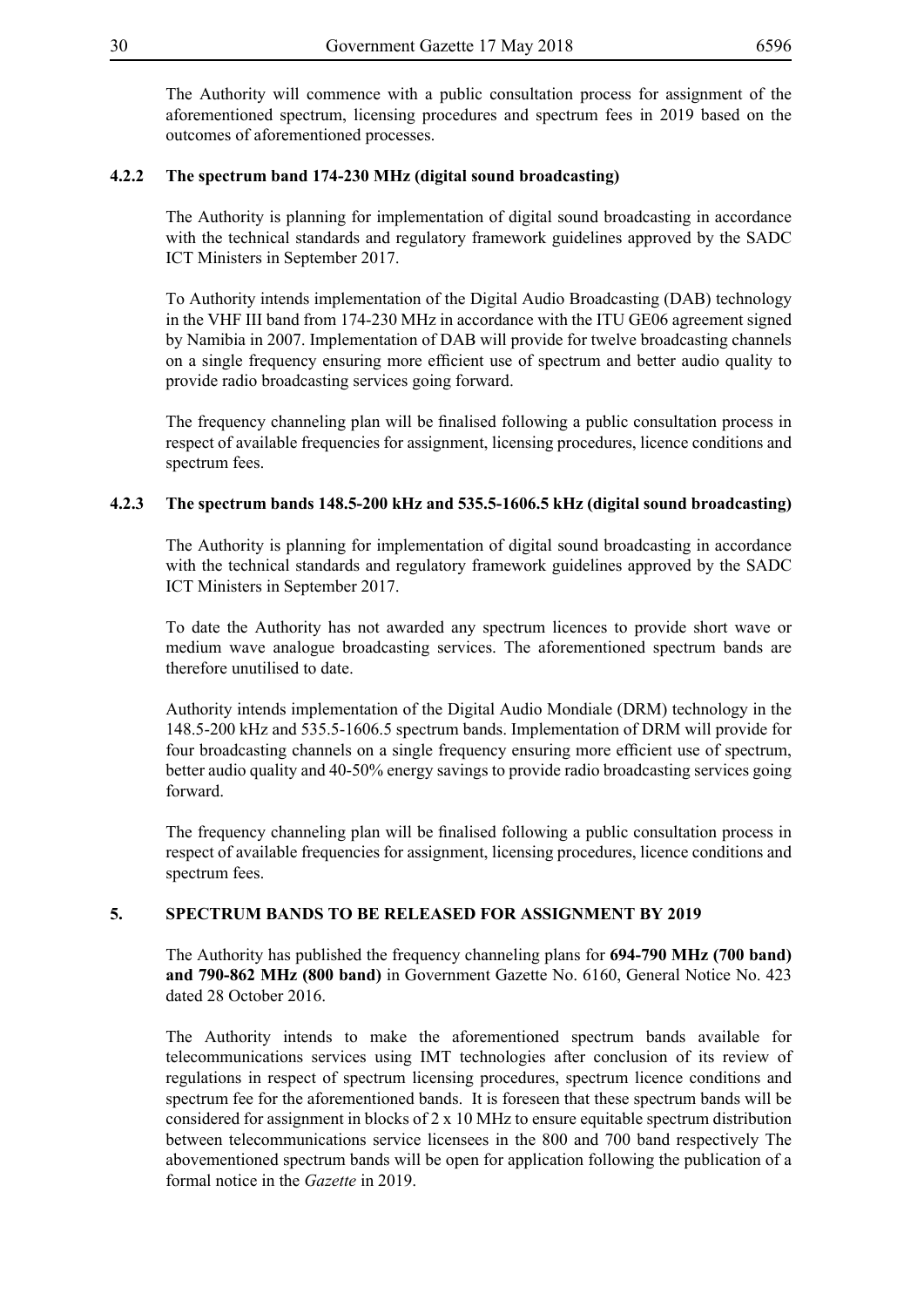#### **6. UTILISATION OF SPECTRUM LICENCE EXEMPT FREQUENCIES**

The utilisation of licence exempt frequencies is subject to the Regulations regarding Licence Exempt Spectrum as published in the *Gazette* by the Authority from time to time. These regulations indicate spectrum bands, types of devices, maximum radiated power of field strength limits and channel spacing as well as relevant standards and any additional requirements for use of radio apparatus within these spectrum bands.

Use of radio apparatus within these bands must at all times comply with the following conditions -

- i) All radio apparatus must be type approved by the Authority in accordance with section 80 of the Communications Act and Regulations in respect of Type Approval and Technical Standards for Telecommunications Equipment as published in the Government from time to time;
- ii) The frequencies, transmitting power and external high-gain antenna of the radio apparatus must not be altered without a new type approval certificate being issued by the Authority;
- iii) The radio apparatus must be operated within, and not exceed, the technical parameters set out in the Table of Radio Frequency Spectrum Licence Exemptions as contained in the Regulations regarding Licence Exempt Spectrum;
- iv) The antenna of the radio apparatus must not be higher or above average ground level than the lowest point of the place where the radio apparatus operate effectively;
- v) The radio apparatus must not cause interference to any person issued with a spectrum licence by the Authority; and
- vi) The use of the radio apparatus in the licence exempt frequency spectrum operates on non-interference and zero protection basis from interference.

All telecommunications and broadcasting service licensees operating within the spectrum licence exempt spectrum bands shall provide information in regard to network infrastructure and services to the Authority for information purposes on a bi-annual basis.

CRASA and SADC is current considering the inclusion of SRDs to provide eLTE-IoT services in the 865-868 MHz spectrum band on a spectrum licence exempt basis subject to imposition of technical conditions in respect of power output, maximum occupied bandwidth and spectrum access and mitigation requirements. A final decision will be made in this regard after WRC-19.

Licence exempt spectrum bands in Namibia comply with ITU Region 1 regulations. Any operation of radio apparatus operating in breach of the said regulations constitutes a regulatory offense, as this equipment is capable of causing harmful interference to licensed services in Namibia. The Authority will take all measures as provided for by section 102 of the Act to prevent usage of such radio apparatus.

#### **7. SPECTRUM ASSIGNMENT**

Harmonisation in the use of radio spectrum is crucial to ensure amongst others, interoperability between systems and networks, facilitating frequency coordination between countries and establishing international systems.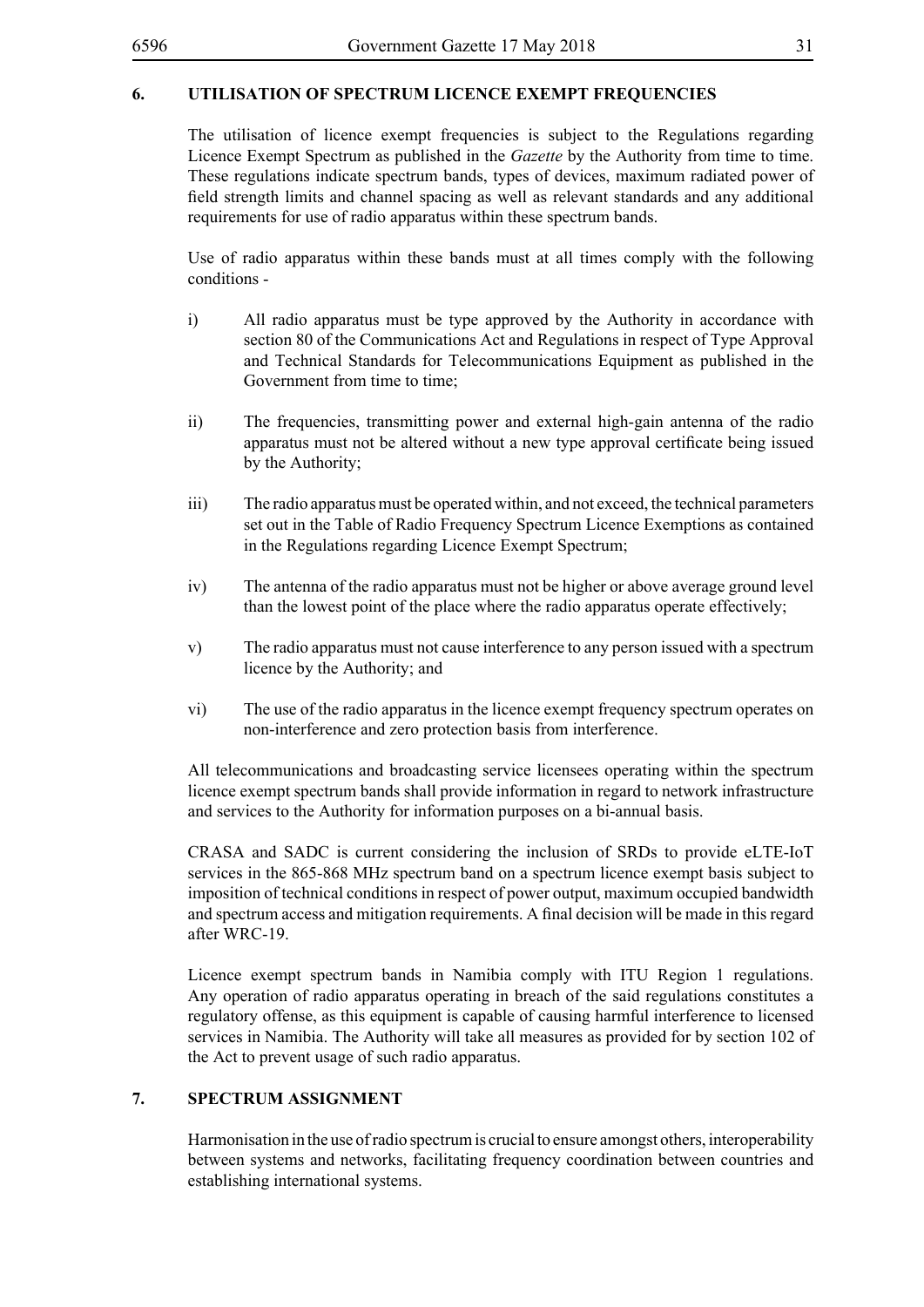The Authority, assumes full responsibility for spectrum assignment based on the principles of independent decision-making and is thus impartial with respect to all market players with the aim to promote competition, to ensure that sufficient spectrum is available to provide services highly valued by end users and meet public safety and security requirements and enforce the efficient use of a scarce resource. Assignment of spectrum will be conducted as set out below -

- i) Any spectrum band which is vacant or has become vacant as a result of migration to other spectrum bands at the instruction of the Authority will not be open for application until so designated by the Authority. The Authority will issue a public notice informing all stakeholders that the spectrum band is being opened up for use, set out the method for awarding of spectrum licences in the said spectrum band and state all applicable spectrum fees;
- ii) A spectrum licence is awarded on a right-to-use basis in accordance with the Communications Act and does not confer ownership rights to the recipient of a spectrum licence;
- iii) No service licensee will be assigned more spectrum than necessary and the Authority may impose caps on the amount of spectrum to be assigned to a single licensee to ensure fair and equitable assignment of spectrum to all service licensees. Hoarding of spectrum and speculative acquisition of spectrum are not conductive to efficient spectrum use and the objects of the Act. The Authority shall not tolerate these practices at any time and will cancel such spectrum licences after giving due notice to the licensee in question;
- iv) The award of spectrum licences will be done in strict adherence to the Frequency Band Plan of Namibia and associated frequency channeling plans published by the Authority from time to time. The Authority will not accept any application that does not comply with the Frequency Band Plan of Namibia;
- v) All proposed spectrum licences except service licence exempt service licence categories, will be published for public comments before being awarded to the applicant subject to approval by the CRAN Board of Directors;
- vi) Regulations and/or notices in regard to spectrum licences are published in the *Gazette* following pre-described regulatory processes and public consultations as and when required. The purpose is to enable the public to submit comment on the spectrum licence under consideration by the Authority. Public comments received by the Authority will be taken into consideration based only on its technical and legal merits;
- vii) Applications for spectrum licences submitted by entities that does not require a telecommunications or broadcasting service licence will be considered on a first-come-first-serve basis in accordance with the regulatory process set out in the Regulations Setting Out Spectrum Licensing Procedures as published by the Authority from time to time;
- viii) Application for spectrum licences by service licences to be utilised for provision of telecommunications and broadcasting services will be considered through the application of a hybrid model allowing the Authority to follow an administrative and/or flexible-rights of use approach to consider the spectrum licence based on the spectrum band applied for, the conditions to be attached to the spectrum licence, the duration of the spectrum licence and the market value of the spectrum. The relevant regulatory processes is set out in the Regulations Setting Out Spectrum Licensing Procedures as published by the Authority from time to time;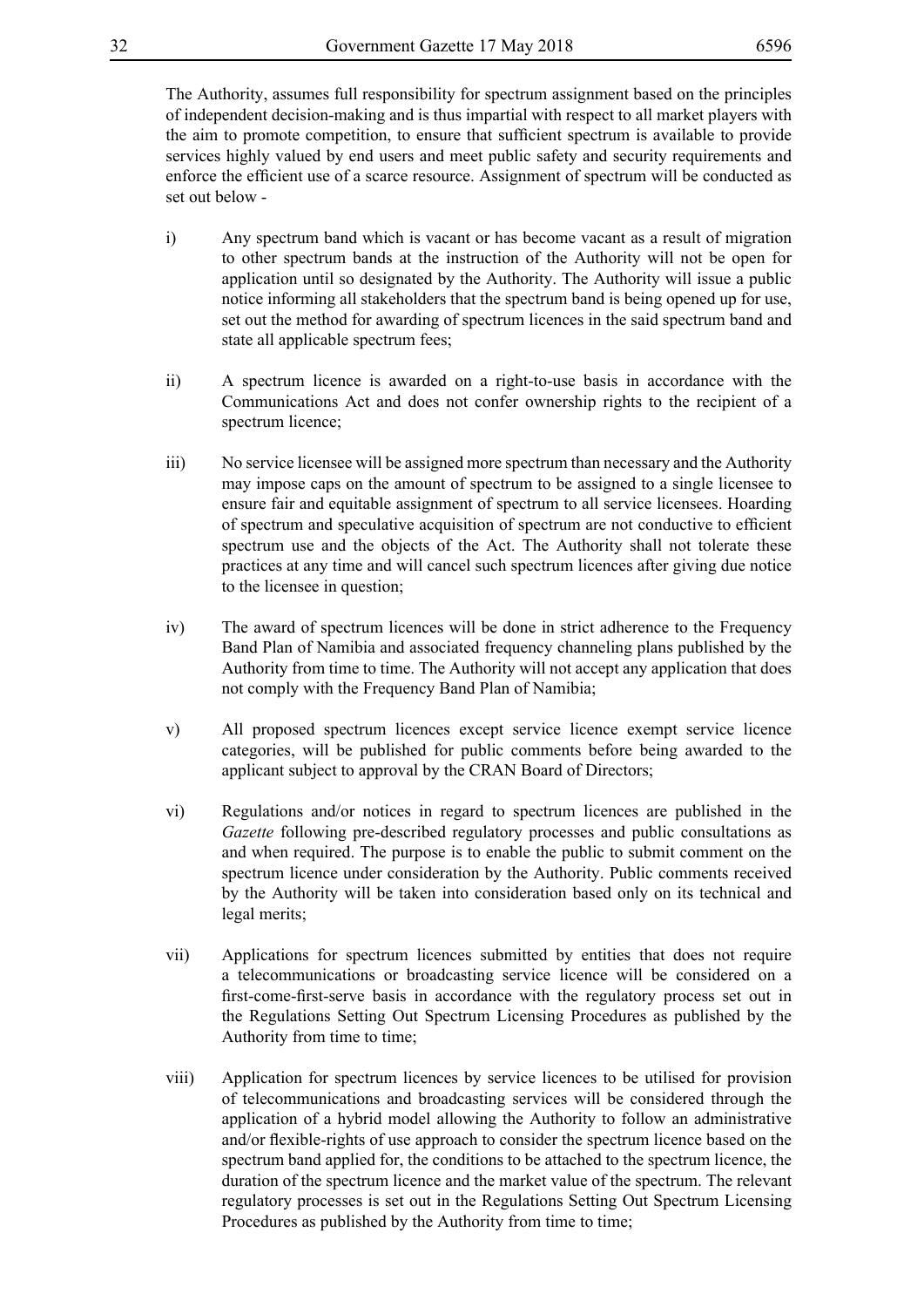ix) The Authority may award a spectrum licence limiting the utilisation thereof to a specific geographical area or to implement licensed shared access allowing for sharing of spectrum, when more than one service has been allocated on a co-primary basis in the same spectrum band as per the Frequency Band Plan of Namibia.

#### **8. SPECTRUM LICENCE CONDITIONS**

All spectrum licences awarded by the Authority will be subject to conditions as set out in the licensing conditions attached to the spectrum licence. The aforementioned conditions may include but is not limited to -

- (i) Efficient use of spectrum;
- (ii) Duration of spectrum licence;
- (iii) Spectrum licence area;
- (iv) Technical Conditions;
- (v) Exclusive or shared utilisation of spectrum
- (vi) Payment of spectrum fees;
- (vii) Roll Out Obligations;
- (viii) Prohibition of trading or sub-leasing of spectrum licences;
- (ix) Prohibition of hoarding of spectrum;
- (x) Universal Access and Service obligations;
- (xi) Reporting, monitoring and compliance matters in respect of the spectrum licence awarded;
- (xii) Regulatory offenses and penalties;
- (xiii) Amendment, renewal or modification of spectrum licences; and
- (xiv) Revocation of spectrum licences.

Any breach of the said conditions will constitute a regulatory offense leading to imposition of penalties or the cancellation of the spectrum licence by the Authority.

#### **9. SPECTRUM PRICING**

The Authority is cognisant of the fact that spectrum is a limited resource and that the value of spectrum is affected by a combination of technical, socio-economic and fiscal factors as applicable to each spectrum band allocated to one or more services in the frequency band plan.

Going forward the Authority will base spectrum fees taking into consideration -

- (i) The availability or scarcity of spectrum for assignment in a specific spectrum band;
- (ii) The market value of spectrum made available for assignment by the Authority;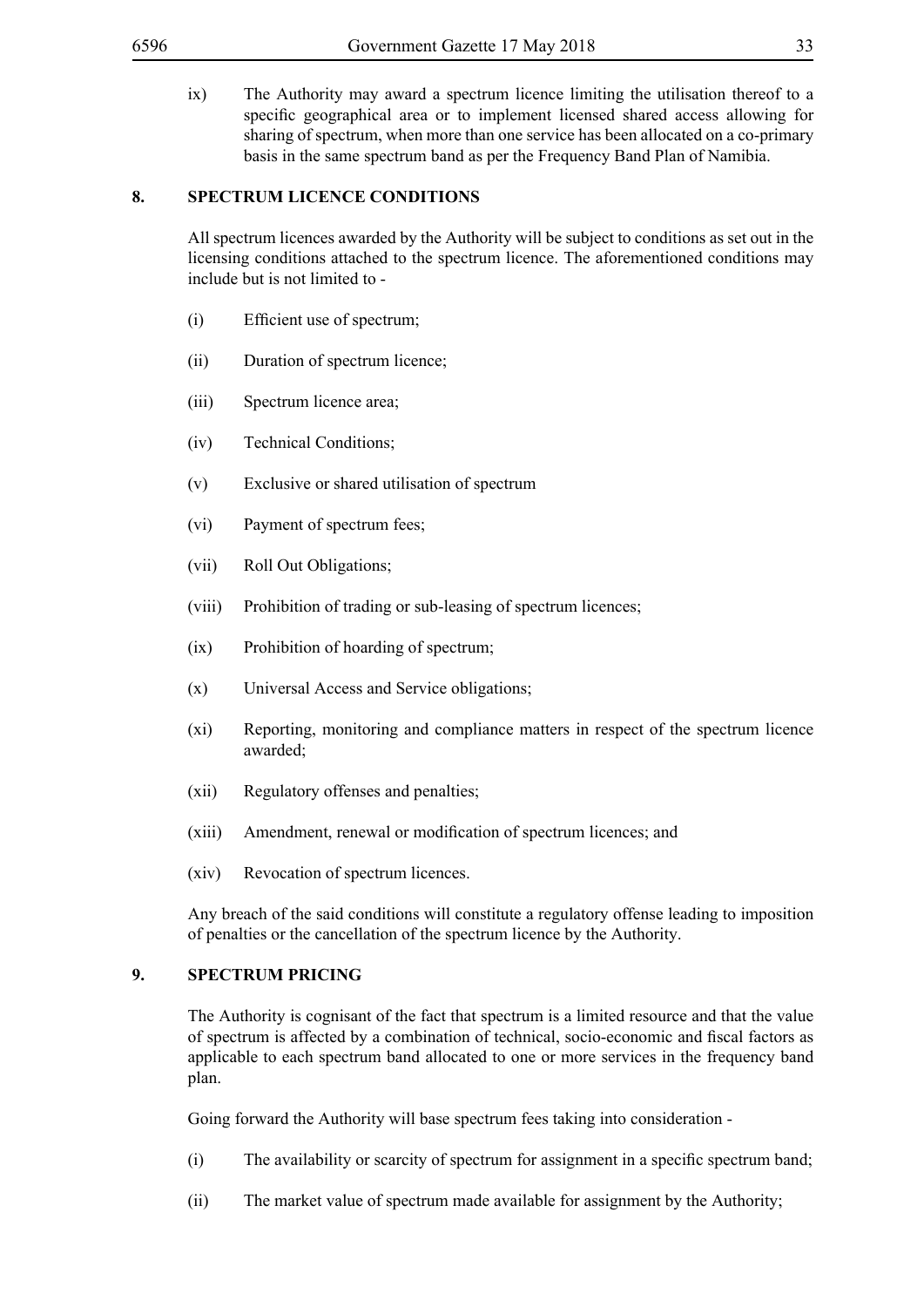- 
- (iii) Utilise spectrum pricing to enforce the efficient use of spectrum through deployment of more spectrally efficient equipment by licensees;
- (iv) The level of demand for spectrum in a given spectrum band;
- (v) Consumer demand for services;
- (vi) Impact of inflation based on annual consumer price indexes as published from time to time;
- (vii) Prevention of spectrum hoarding resulting in a negative impact on the competition and growth of the ICT sector; and
- (viii) Full cost recovery of costs incurred by the Authority in executing its mandate as set out in the Communications Act given that the Authority is not funded in any way by the Namibian Government.

In the event that spectrum is assigned through a spectrum auction the applicable spectrum fees will be determined through the outcome of the bidding process.

#### **9.1 Spectrum Application Fees**

In order to limit the administrative burden for both the Authority and entities applying for spectrum licences, the Authority will not charge any application fees in respect of spectrum **licences** 

The Authority will apply a recurring annual spectrum fee, payable in advance, in respect of all spectrum licences.

#### **9.2 Administrative Spectrum Fees**

The Authority will apply an administrative approach in setting spectrum fees in respect of amateur radio services, aeronautical services, maritime services and inmarsat satellite services.

Spectrum licences in respect of the aforementioned services will be charged annually at a flat fee as set out in the spectrum fee regulations as published in the Government Gazette. These spectrum fees will be subject to inflationary increases as determined by the Authority from time to time upon regular review of the spectrum fee regulations.

Further thereto, the aforementioned spectrum fees will be payable in advance for each calendar year. Non-payment of spectrum fees by the due date as indicated on the spectrum invoices will result in revocation of the spectrum licence by the Authority.

#### **9.3 Incentive-based Spectrum Fees**

The Authority will apply an incentive-base approach in setting spectrum fees in respect of all spectrum not subject to a flat fee as set out in 7.2. The application of incentive-based spectrum pricing will allow to the Authority to set spectrum fees based on factors such as-

- (i) Bandwidth assigned to a licence;
- (ii) Increasing or decreasing coverage areas;
- (iii) High demand or low demand for spectrum band;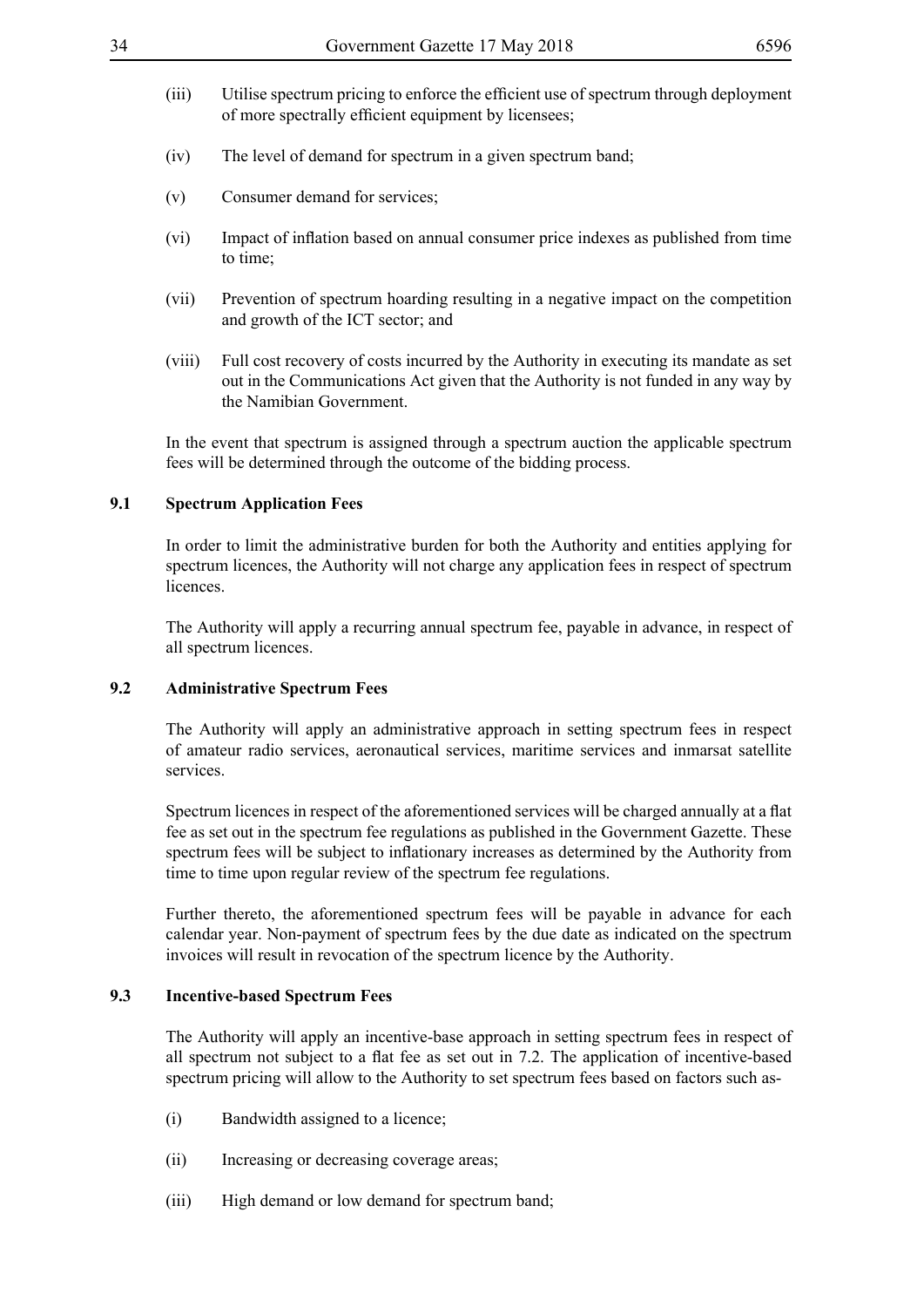- (iv) Reflect the physical characteristic of different frequency bands;
- (v) Exclusive or shared utilisation of spectrum assigned;
- (vi) Duration of the spectrum licence
- (vii) Rural or urban utilisation of assigned spectrum; and
- (viii) Transmitter effective radiated power.

The Authority will apply an incentive-based pricing approach to radio communication services, mobile services, fixed services, broadcasting services and land mobile services. The applicable spectrum fee in respect of the service to be provided will be formula based as set out in the spectrum fee regulations.

The Authority is of the opinion that the introduction of incentive based spectrum pricing will provide the necessary incentives to facilitate efficient use of spectrum by licensees.

#### **9.4 Spectrum Auctions**

In the event that the Authority determines that spectrum will be assigned to interested licensees through an auction process, the applicable spectrum fees will be determined by the outcome of the bidding process.

#### **10. RE-ASSIGNMENT AND RE-FARMING OF SPECTRUM**

#### **10.1 Re-assignment**

Spectrum licences are awarded on a "right-to-use" basis in accordance with the Communications Act and therefore the Authority reserves the right to re-assign spectrum based on-

- (i) Changes to allocations of international spectrum bands as agreed within the International Telecommunications Union related to worldwide technological development requiring re-alignment of the National Frequency Plan to international standards;
- (ii) Efficient use of spectrum by license holder in terms of actual frequency usage and occupancy; and
- (iii) To ensure the fair and equitable distribution of spectrum between telecommunications service licensees providing similar services through the imposition of spectrum caps. Spectrum caps will limit the amount of spectrum assigned to a single telecommunications service licence to allow for the promotion of competition and efficient use of spectrum by the aforementioned licensees.

#### **10.2 Re-Farming of spectrum to deploy latest technologies**

The Authority has implemented a service and technology neutral service licence regime that allow licensees to provide services utilising a variety of technologies without the need to amend their existing service licence or apply for an additional service licence.

Spectrum licences are awarded in accordance with the frequency band plan and subject to the conditions attached to each spectrum licence. Thus the operator may re-farm its existing use of a frequency band to ensure higher efficiency in spectrum usage or occupancy to the